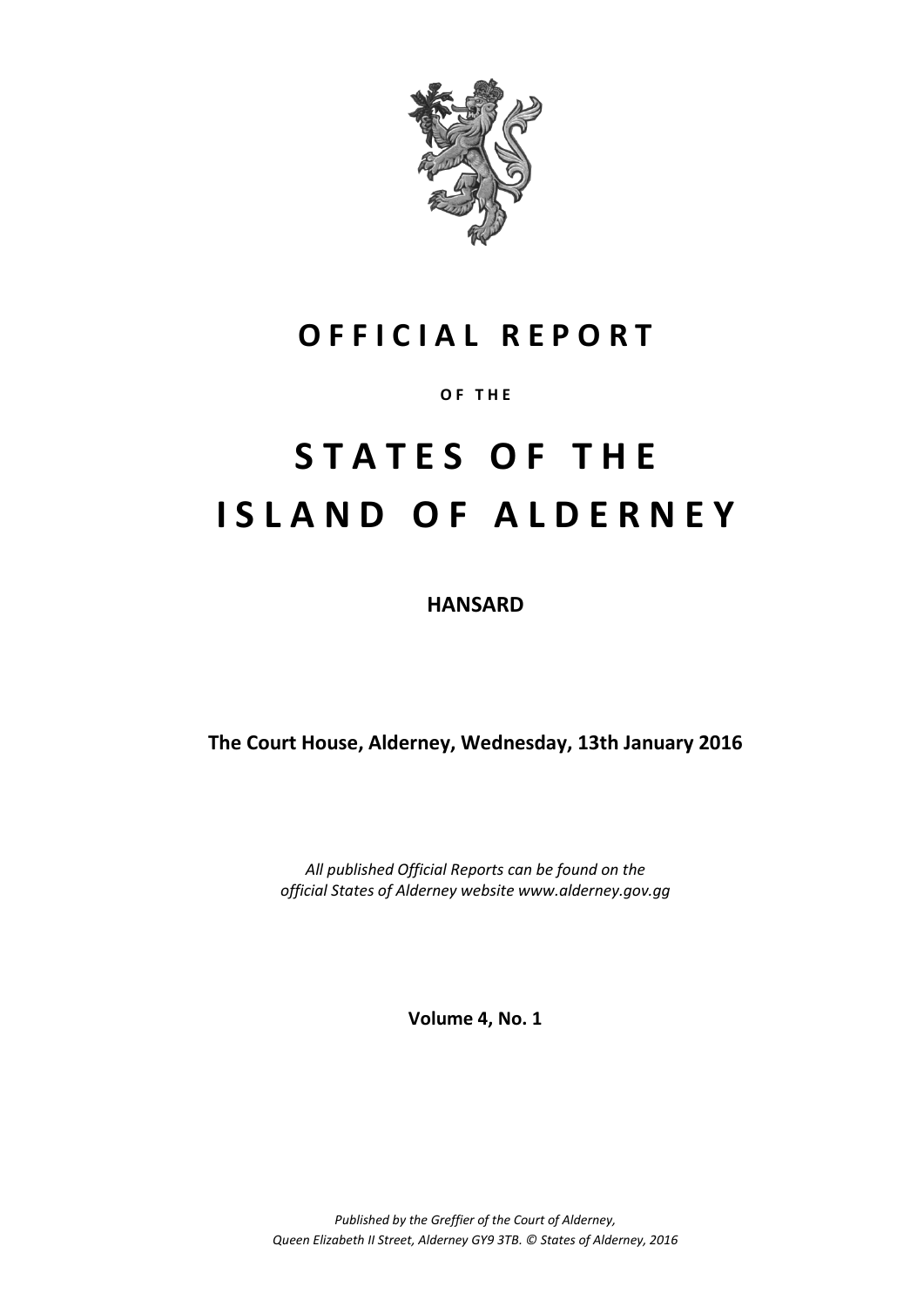### **Present:**

### **Mr Stuart Trought, President**

### **Members**

Mr Matt Birmingham Mr Neil Harvey Mr Louis Jean Mr Robert McDowall Mr Graham McKinley Mrs Norma Paris Mr Steve Roberts Mr Chris Rowley Mr Francis Simonet Mr Ian Tugby

### **The Greffier of the Court**

Mr Jonathan Anderson

### **Business transacted**

| Billet d'État for Wednesday, 13th January 2016 ……………………………………………………………………5            |
|---------------------------------------------------------------------------------------|
|                                                                                       |
|                                                                                       |
|                                                                                       |
|                                                                                       |
| IV. Appointment of Auditors for 2016 – KPMG Channel Islands Limited appointed  7      |
|                                                                                       |
|                                                                                       |
|                                                                                       |
| VIII. Appointment of Committee Chairmen -                                             |
| IX. Appointment of Members of the Policy and Finance Committee $-$                    |
| X. Appointment of Committee members of other Committees -                             |
| XI. Other Appointments: Commonwealth Parliamentary Association -                      |
| XII. Other Appointments: Code of Conduct Panel members - Five persons reconfirmed 16  |
| XIII. States of Alderney Bank Accounts - Operational arrangements - Item approved  17 |
|                                                                                       |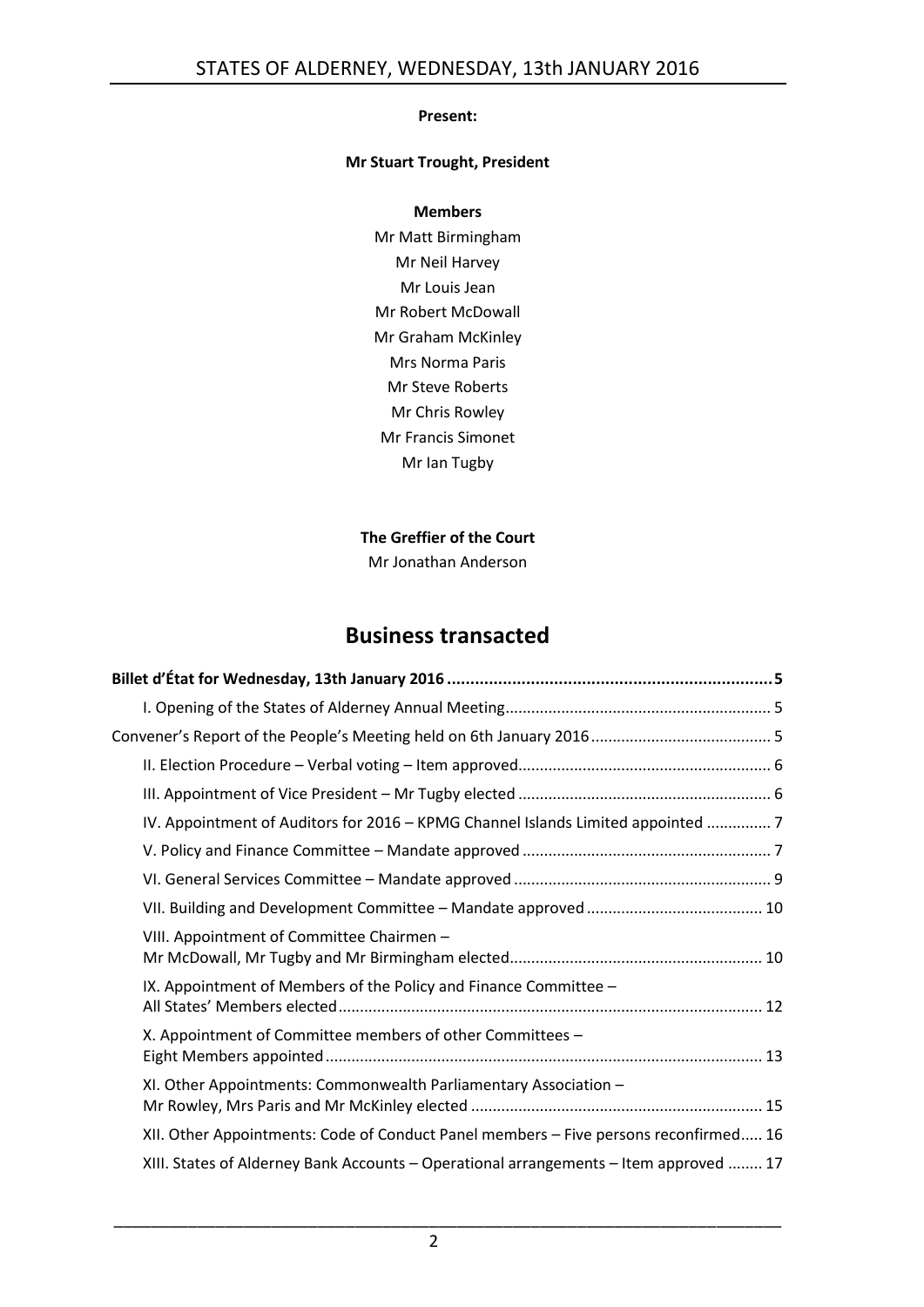| XIV. Election of Alderney Representatives to sit in the Guernsey States of Deliberation - |  |
|-------------------------------------------------------------------------------------------|--|
| Mr McKinley and Mr Jean elected and Mr Birmingham and Mr Rowley elected as                |  |
|                                                                                           |  |
| XV. Burundi (Restrictive Measures) (Alderney) Ordinance 2016 - Item approved 19           |  |
| XVI. Questions and Reports -                                                              |  |
| Finance Committee report - Alderney's Financial Relationship with Guernsey 21             |  |
|                                                                                           |  |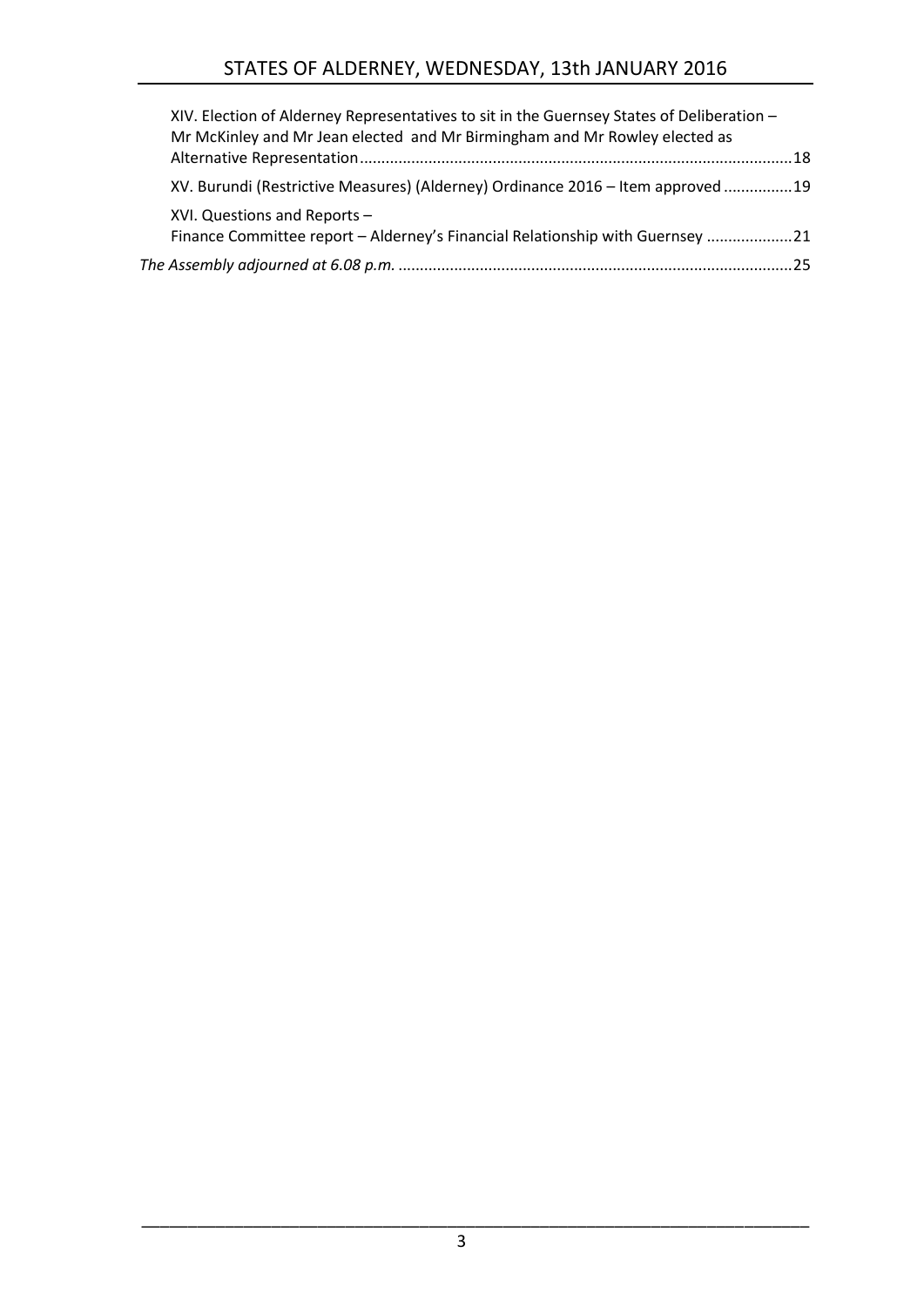*PAGE LEFT DELIBERATELY BLANK*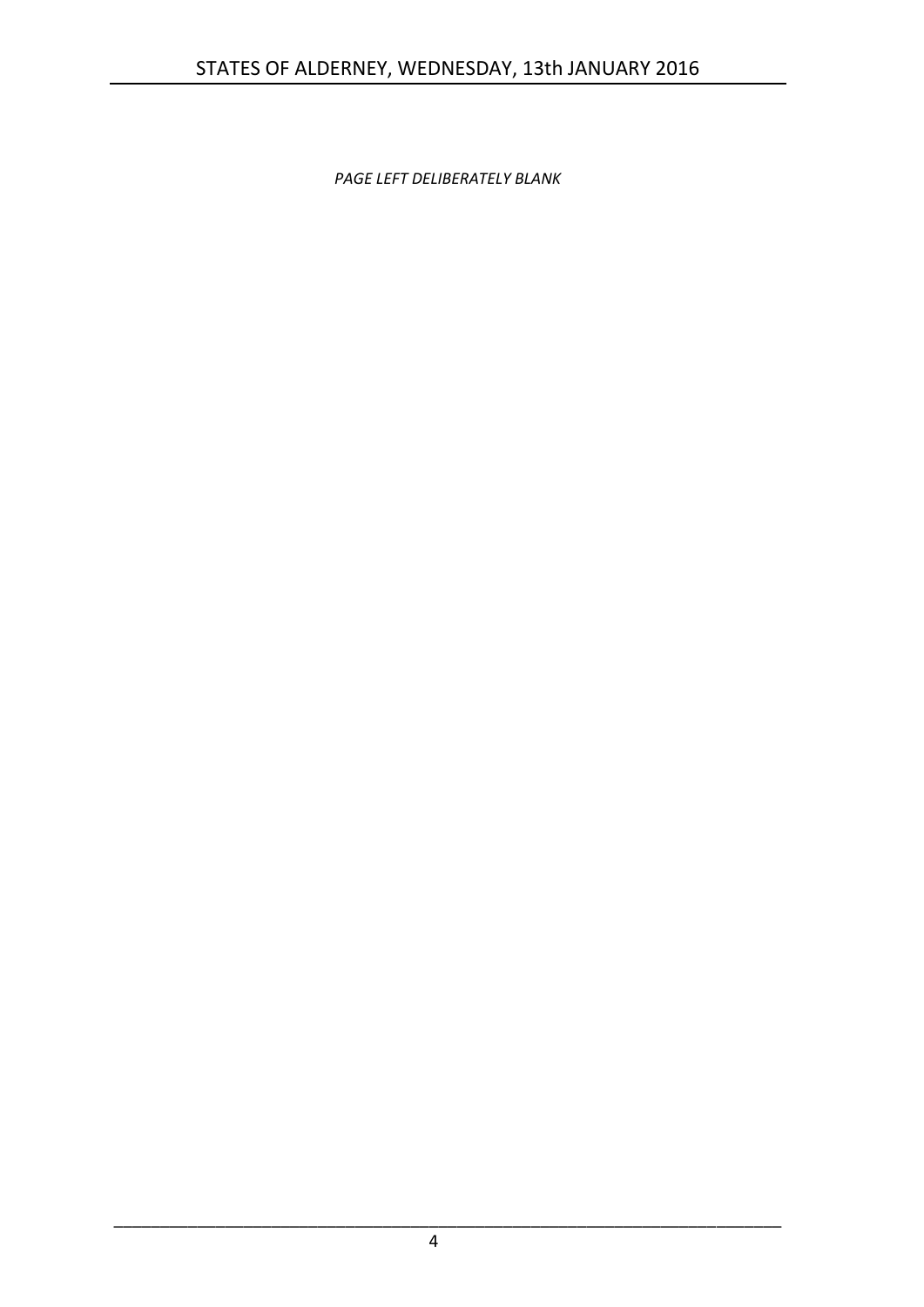## States of Alderney

### *The States met at 5.30 p.m. in the presence of Colonel Colin Mason, a representative of His Excellency the Lieutenant-Governor of the Bailiwick of Guernsey*

[THE PRESIDENT *in the Chair*]

### **PRAYERS**

*The Greffier*

# <span id="page-4-0"></span>Billet d'État for Wednesday, 13th January 2016

### **I. Opening of the States of Alderney Annual Meeting**

<span id="page-4-1"></span>**The Greffier:** Good evening, Mr President.

This is the Annual General Meeting of the States of Alderney. I will proceed directly with the 5 Roll Call.

### **ROLL CALL**

### *The Greffier*

**The Greffier:** Sir, all 10 States' Members are present this evening and with that, Item I, the opening of the States of Alderney Annual Meeting is completed.

**The President:** Thank you very much indeed, Monsieur Greffier.

### **Convener's Report of the People's Meeting held on 6th January 2016**

<span id="page-4-2"></span>10 **The President:** Mr McDowall, as Convener, could you give us the Convener's Report on the People's Meeting, please.

**Mr McDowall:** Yes, indeed. Thank you very much.

I was the Convener. I was assisted by the Chief Executive and Treasurer. There were six other 15 States' Members present; Minute Secretary; 17 members of the public and three members of the media.

**The President:** Thank you very much, Mr McDowall.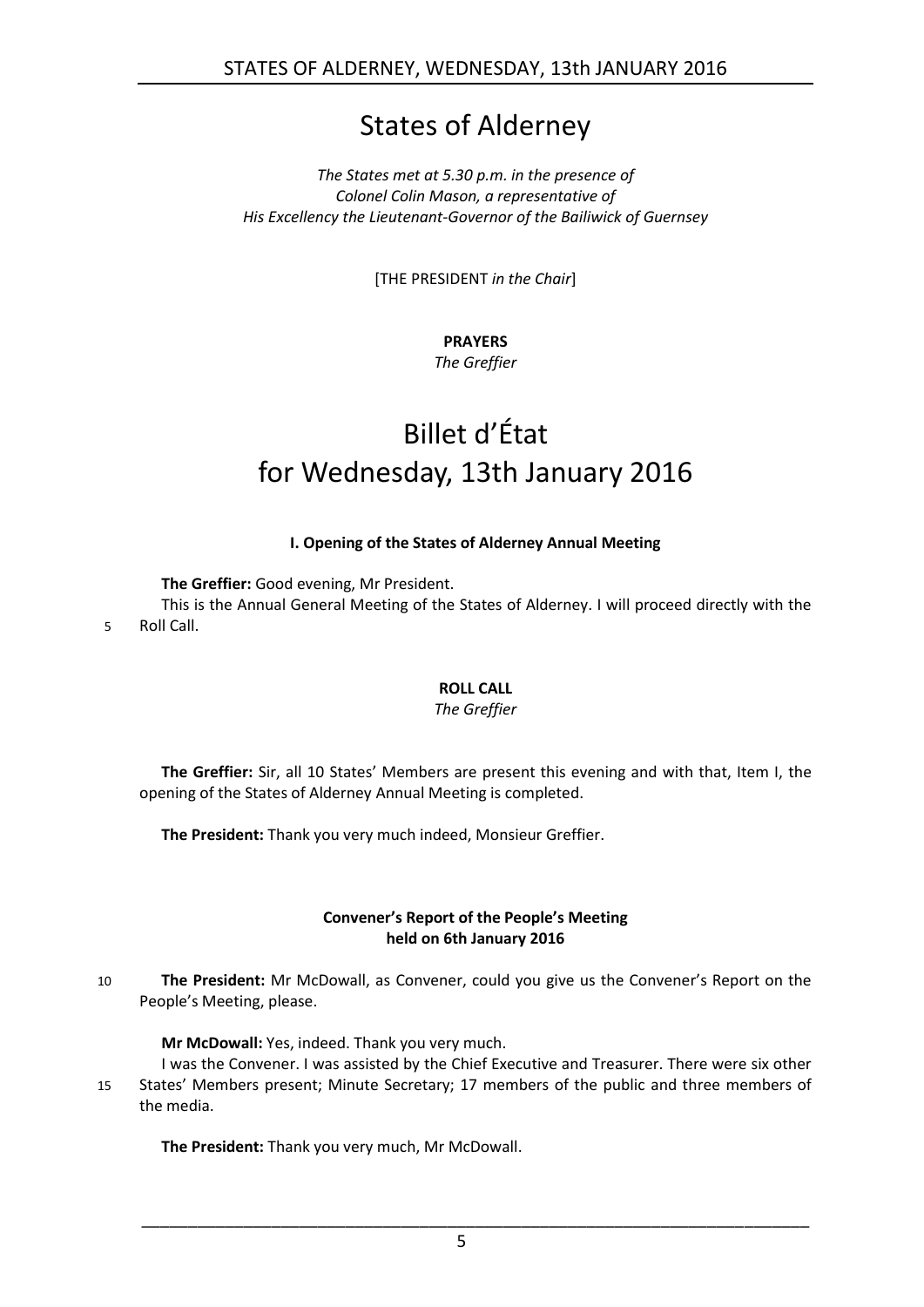### **II. Election Procedure – Verbal voting – Item approved**

<span id="page-5-0"></span>*Item II.*

*The States of Alderney is asked:*

*to approve that the following elections should be by verbal vote, otherwise Rule 20 of the Rules of Procedure of the States Alderney, shall come into operation, i.e. voting shall, unless the States otherwise resolves, be carried out by written ballot.*

20 **The President:** While you are on your feet, were there any comments on Item II, the election procedure?

**Mr McDowall:** Yes, the Convener explained the procedure of open/closed voting and the ex-President advised that it has not always been the case for open voting.

25 Thank you.

**The President:** Thank you very much, Mr McDowall. Mr Greffier, could you take us to Item II, please.

### 30 **The Greffier:** Yes, sir.

Item II this evening is Election Procedure. The States of Alderney have been asked to approve that the following elections should be by verbal vote, otherwise Rule 20 of the Rules of Procedure of the States of Alderney shall come into operation, i.e. voting shall unless the States otherwise resolve be carried out by written ballot.

35

### **The President:** Thank you.

Does any Member wish it that this should not be by open vote? Mr Greffier, the election procedure will be by open vote this evening.

40 **The Greffier:** Thank you, sir.

### **III. Appointment of Vice President – Mr Tugby elected**

<span id="page-5-1"></span>*Item III. The States of Alderney is asked to elect a Vice President for 2016.*

**The President:** We move to Item III, please.

**The Greffier:** Item III this evening is the appointment of the Vice President. The States of Alderney are asked to elect a Vice President for 2016.

45

**The President:** Thank you very much. Mr Convener, were there any comments on this Item?

**Mr McDowall:** Yes, there were no comments on this Item, Mr President.

#### 50

**The President:** Thank you very much. Do you have any nominations for this position?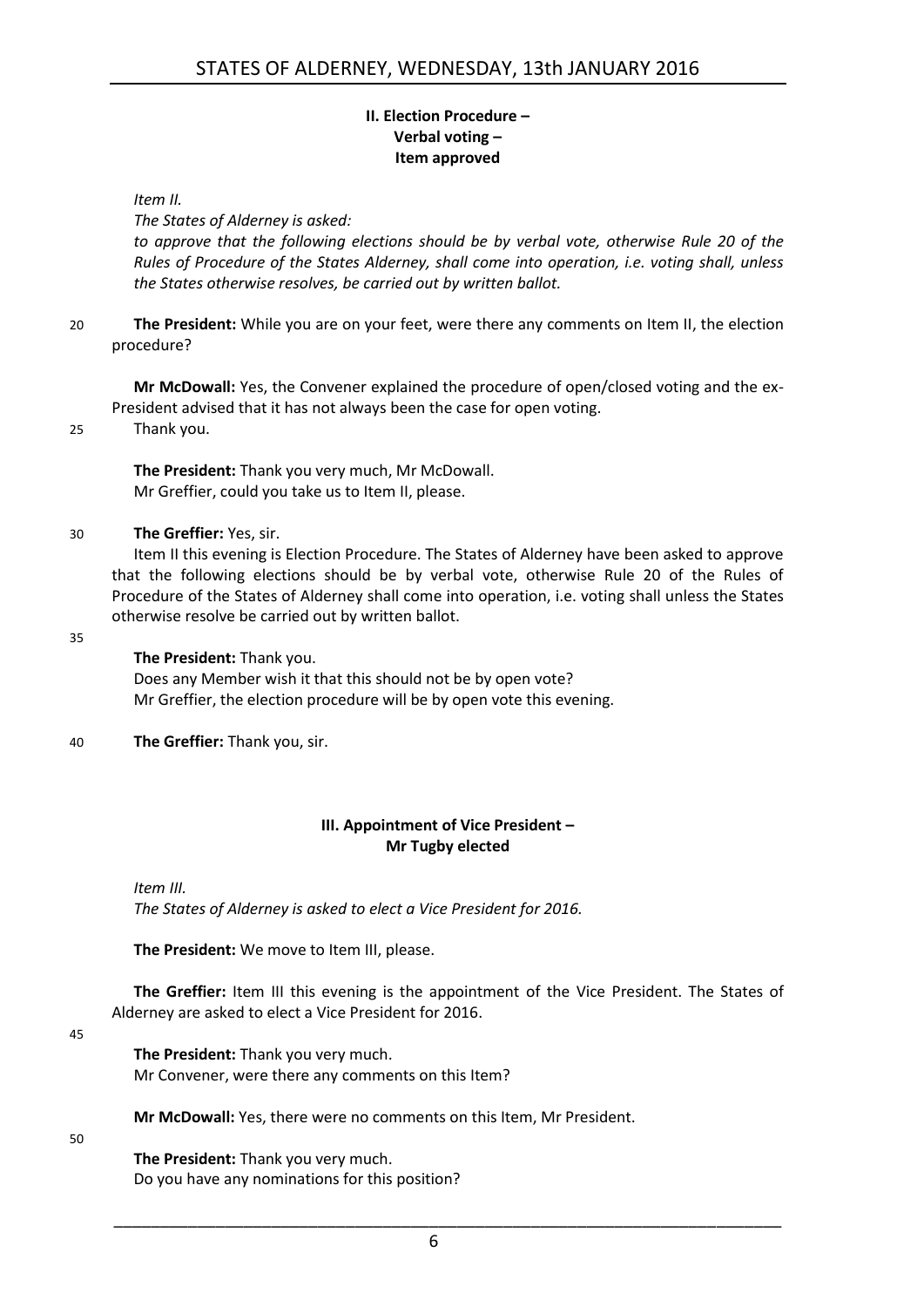**Mr Simonet** Yes, Mr President, it gives me particular pleasure this year, for the reasons we all know, to propose Mr Tugby.

55

60

**The President:** Thank you very much. Do we have a seconder for Mr Tugby?

**Mr Roberts:** Yes, please. I would like to second Mr Tugby.

**The President:** Thank you, Mr Roberts. Do we have any other nominations for Vice President? Monsieur Greffier, Mr Tugby is from now on the Vice President. Congratulations, Mr Tugby.

65 **Mr Tugby:** Thank you.

### **IV. Appointment of Auditors for 2016 – KPMG Channel Islands Limited appointed**

<span id="page-6-0"></span>*Item IV. The States of Alderney is asked: to appoint KPMG Channel Islands Limited to be the States' Auditors for 2016.*

**The President:** Could we move to Item IV, please.

**The Greffier:** Yes, sir.

Item IV is the appointment of Auditors. The States of Alderney have been asked to appoint 70 KPMG Channel Islands Limited to be the States' Auditors for 2016.

**The President:** Thank you very much. Mr Convener, were there any comments on this subject?

### 75 **Mr McDowall:** There were no comments on this Item either, Mr President.

**The President:** Thank you very much. Does any Member wish to speak on this Item? In that case, we can take that as approved.

80

**The Greffier:** Thank you, sir.

### **V. Policy and Finance Committee – Mandate approved**

<span id="page-6-1"></span>*Item V. The States of Alderney is asked: to approve the mandate of the Policy and Finance Committee.*

**The President:** We move to Item V, please.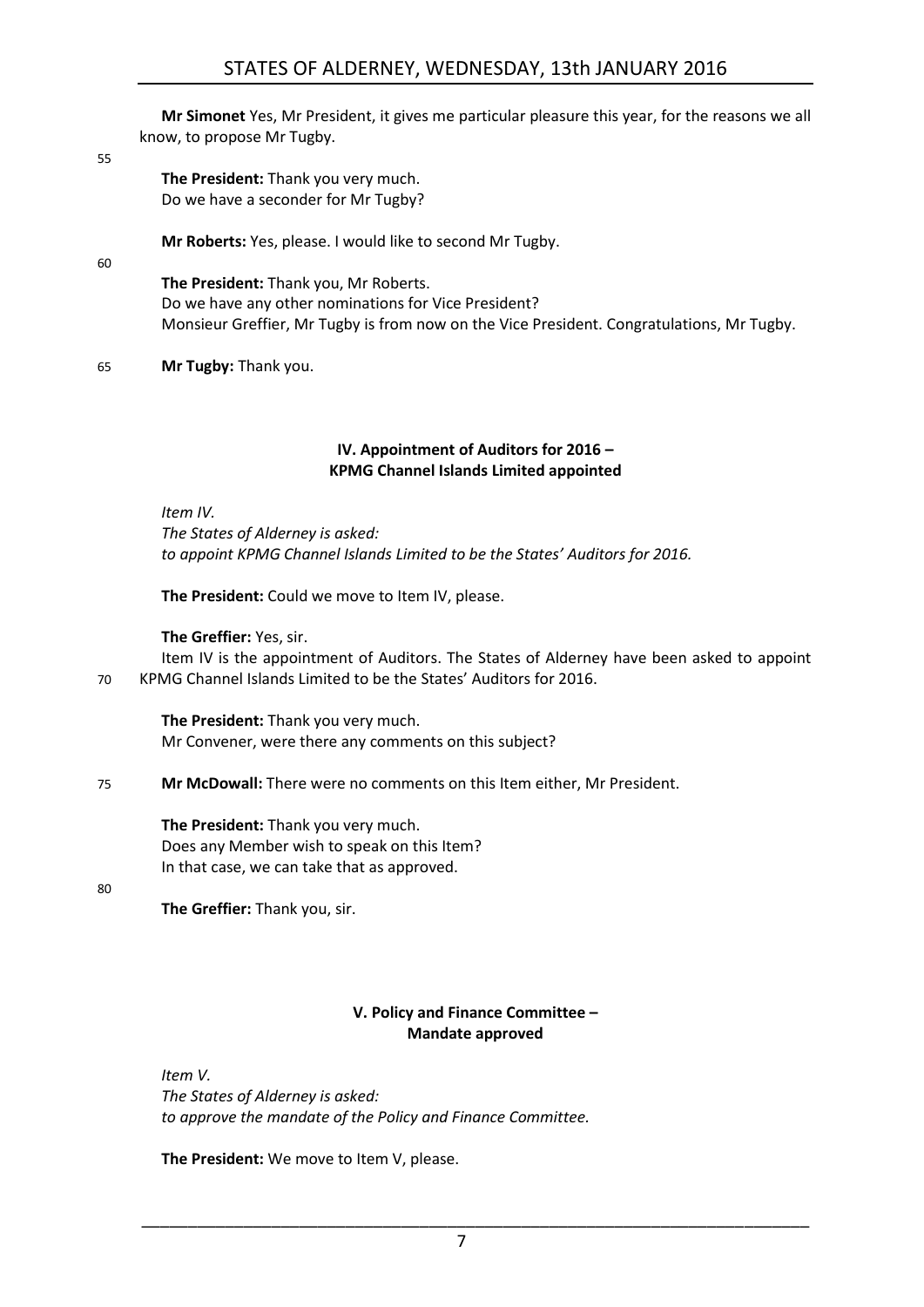85 **The Greffier:** Item V is the Policy and Finance Committee mandate. The States of Alderney are asked to approve the mandate of the Policy and Finance Committee as set out in the Billet.

**The President:** Thank you very much.

Mr Convener, were there any comments on this, please?

90

**Mr McDowall:** Yes, Mr President, there were several comments on this one.

First, that it would be beneficial if items that had been changed were shown in bold and that was duly noted.

There was a query on one item in the mandate: Emergency Fuel Control (The Energy 95 (Bailiwick of Guernsey) Law 1978). It was asked that that was clarified. I think Mr Harvey is going to clarify that when he proposes the motion.

Civil aviation: it was commented that a statement had been issued on the Guernsey Airport website affirming that a new company will take over the supply of aviation fuel, leasing the AEL fuel facilities, which will enable AEL to terminate its duties. The Chief Executive advised that this 100 is not the case.

It was noted that the States of Guernsey would be responsible for Alderney airport and provide the service required. It is an Alderney asset and should be run properly. It was stated, if another company were to take over, the price of AvGas could be increased which could be detrimental to Alderney.

105 A further point was made on postage stamp and coin design approvals and I, as Convener, clarified that process.

Finally, a question was asked on monitoring and controlling establishment numbers – I think by that, the Civil Service numbers. It was queried whether we are getting too staff-heavy. I hope that does not refer to their weight. *(Laughter)* It was clarified that we have no establishment and

110 that we are a Government with a wide mandate of areas to cover and as such should be resourced appropriately.

Those were the comments.

**The President:** Thank you very much.

115 Mr Harvey, would you care to answer those questions and any other comments you may wish to make.

**Mr Harvey:** I should, sir, and perhaps I might do it as part of proposing that we adopt the mandate.

120 One of the exciting things about this job is you get to explore the highways and byways of legislation and the Emergency Fuel Control (The Energy (Bailiwick of Guernsey) Law 1978) had me on the edge of my seat. *(Laughter)*

Basically, Guernsey in 1978, funnily enough, replicated a law passed in the UK which gave the governments in both places the powers to control the supply and prices of fuel in its various 125 forms, including petroleum, oil and electricity in the event of a serious emergency. It was a sensible precaution to take.

The relevance to Alderney is that the States of Alderney has the right to annul that legislation here. Indeed should it ever be called into effect, then clearly a States' meeting will have to convened or it would have to be raised at a States' meeting. It is there as a sensible precaution 130 in the event of an extreme shortage or threat to fuel supplies.

I do hope that answers the question that was raised.

In proposing this mandate and picking up the points raised by one of the responders at the People's Meeting – a very sensible suggestion that any change should be outlined in red – had we followed that, there would be no red anyway because basically we are adopting the same

135 mandate or proposing to adopt the same mandate as in the past. Having said that, as part of the financial review which will be coming to the States in due course, it will be a requirement – and a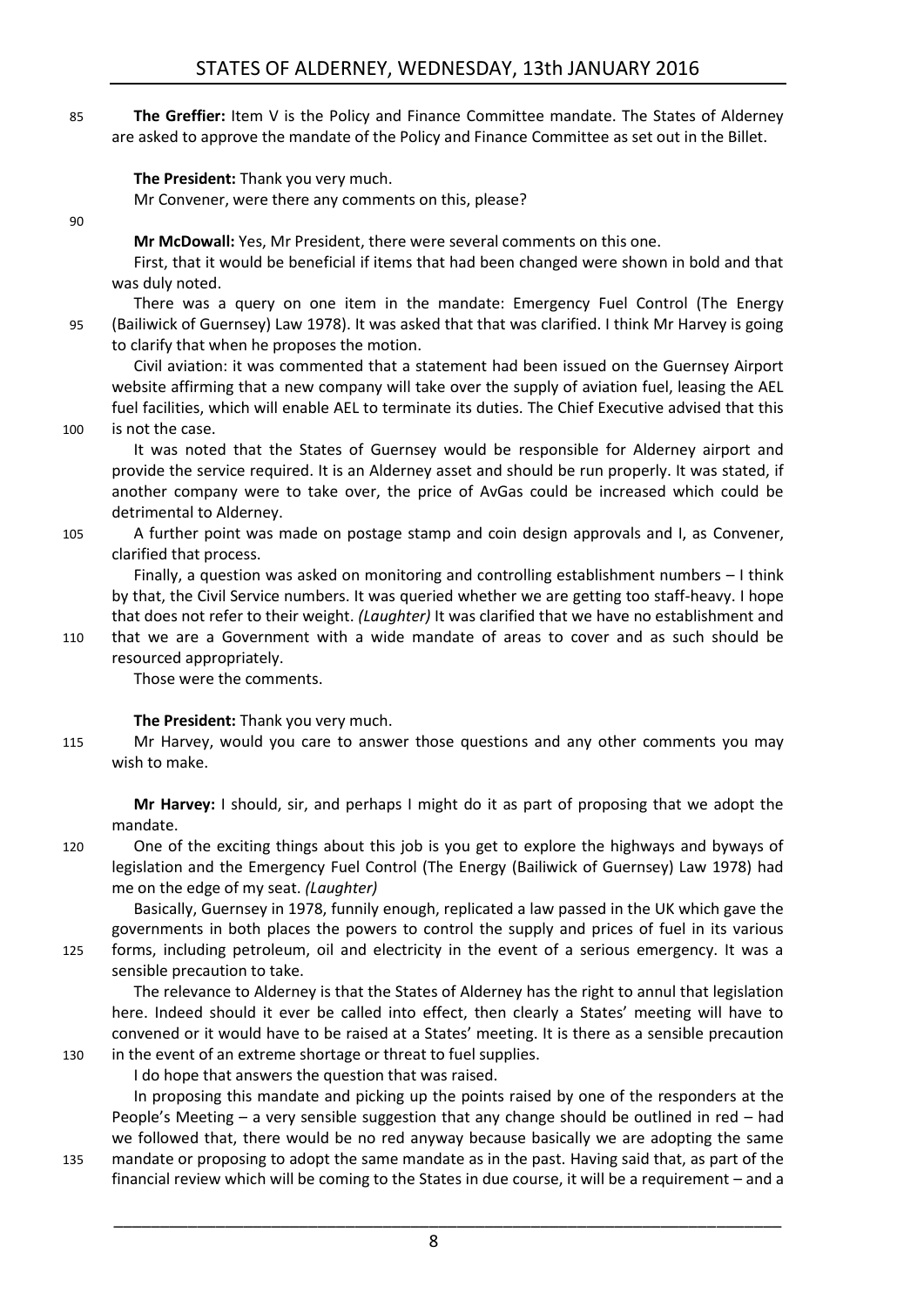very sensible one – that we have the review of governance, which amongst other things will look at the committee structure, the mandates of the committee and their composition.

So, although I think I seem to have said the same thing a year ago, I think this time there is 140 every likelihood that we will have a thorough review of the committee structure during the course of the year, which of course all States' Members will be able to participate in.

So at the moment the mandate is as previously and I commend it to Members. Thank you.

145 **The President:** Do you have a seconder? Is your Deputy Chairman going to second you?

**Mr McDowall:** Yes, I am very happy to second.

**The President:** Thank you very much.

150 Does any Member wish to speak on the mandate of the Policy and Finance Committee? In that case, Monsieur Greffier, we can take that as approved.

### **VI. General Services Committee – Mandate approved**

<span id="page-8-0"></span>*Item VI. The States of Alderney are asked: to approve the mandate of the General Services Committee.*

**The President:** We move to the next Item, please.

**The Greffier:** Item VI this evening is the General Services Committee mandate. The States of 155 Alderney are asked to approve the mandate of the General Services Committee as set out in the Billet.

**The President:** Thank you. Mr McDowall, as Convener.

### 160

**Mr McDowall:** Yes. Again, there were no comments on this Item, Mr President.

**The President:** Thank you very much, Mr McDowall. Mr Tugby, do you wish to propose the mandate?

### 165

**Mr Tugby:** Yes, sir. I would like to propose it and … *[Inaudible]*

**The President:** Thank you very much. Does your Deputy Chairman wish to second it?

170

**Mrs Parish:** I do wish to second it.

**The President:** Thank you very much indeed. Does any Member wish to speak on the mandate of the General Services Committee? 175 You can take that as approved please, Monsieur Greffier.

**The Greffier:** Thank you, sir.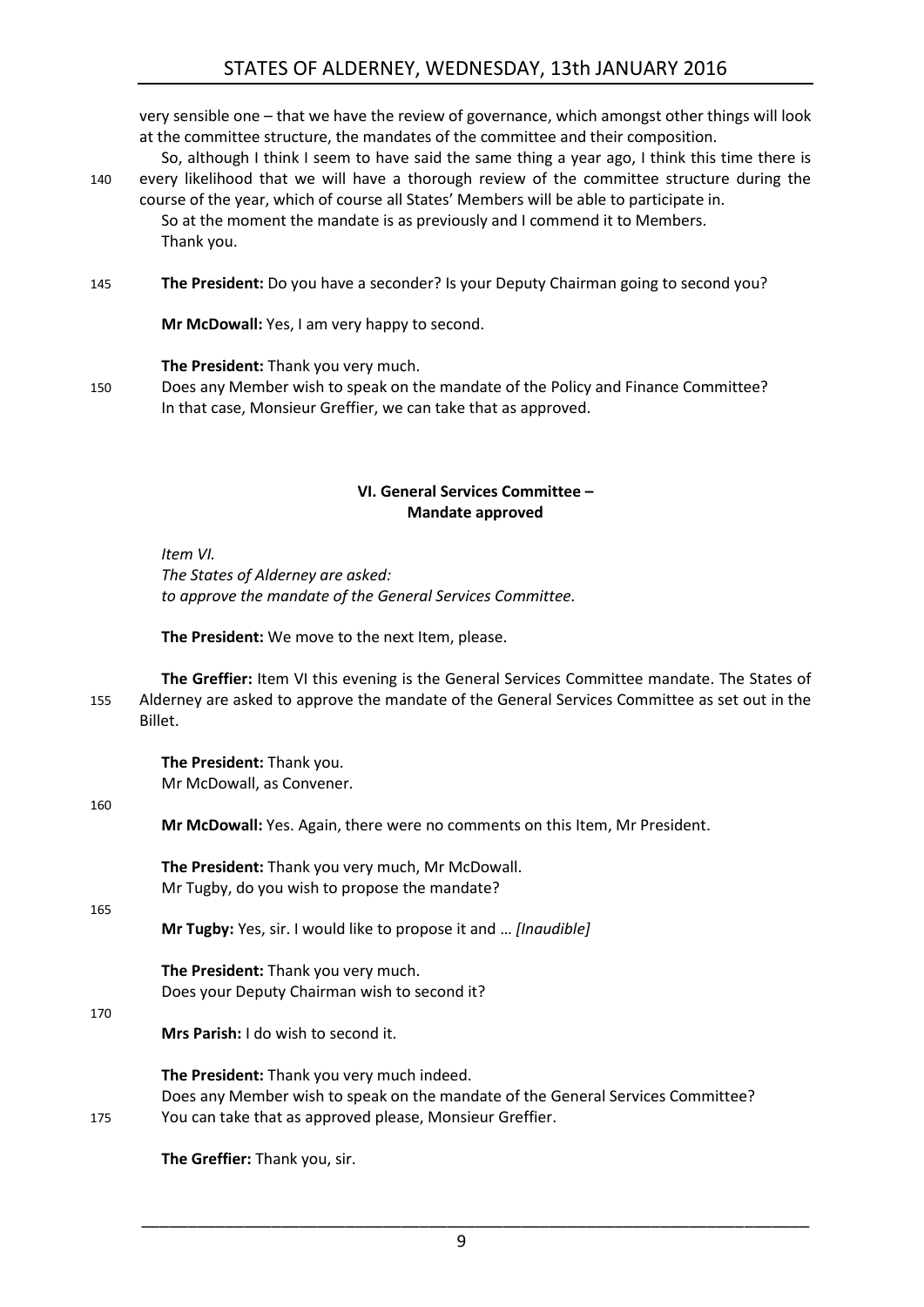### **VII. Building and Development Committee – Mandate approved**

<span id="page-9-0"></span>*Item VII. The States of Alderney is asked: to approve the mandate of the Building and Development Control Committee.*

**The President:** We move to Item VII.

#### **The Greffier:** Yes, sir.

Item VII this evening is the Building and Development Control Committee mandate and the States of Alderney are asked to approve the mandate of the Building and Control Committee, as again set out in the Billet.

185

180

**The President:** Thank you very much. Mr McDowall, as Convener.

**Mr McDowall:** Again, there are no comments on this Item, Mr President.

190

**The President:** Thank you very much.

**Mr Birmingham:** Yes, thank you, Mr President.

As with the other two mandates, this is exactly the same mandate as previously passed, with

195 no changes.

I recommend it to the House.

**The President:** Seconder?

200 **Mr Rowley:** I would like to second.

**Mr Simonet:** Oh, please do.

**Mr Rowley:** I would like to second.

205

### **The President:** Thank you, Mr Rowley.

Does any Member wish to speak on the mandate of the Building and Development Committee?

In that case Monsieur Greffier, you can take that as approved.

### **VIII. Appointment of Committee Chairmen – Mr McDowall, Mr Tugby and Mr Birmingham elected**

<span id="page-9-1"></span>*Item VIII.* 

*The States of Alderney is asked to elect the Chairmen of the following Committees: 1. Policy and Finance Committee*

- *2. General Services Committee*
- *3. Building and Development Control Committee*

210

**The President:** We move to Item VIII.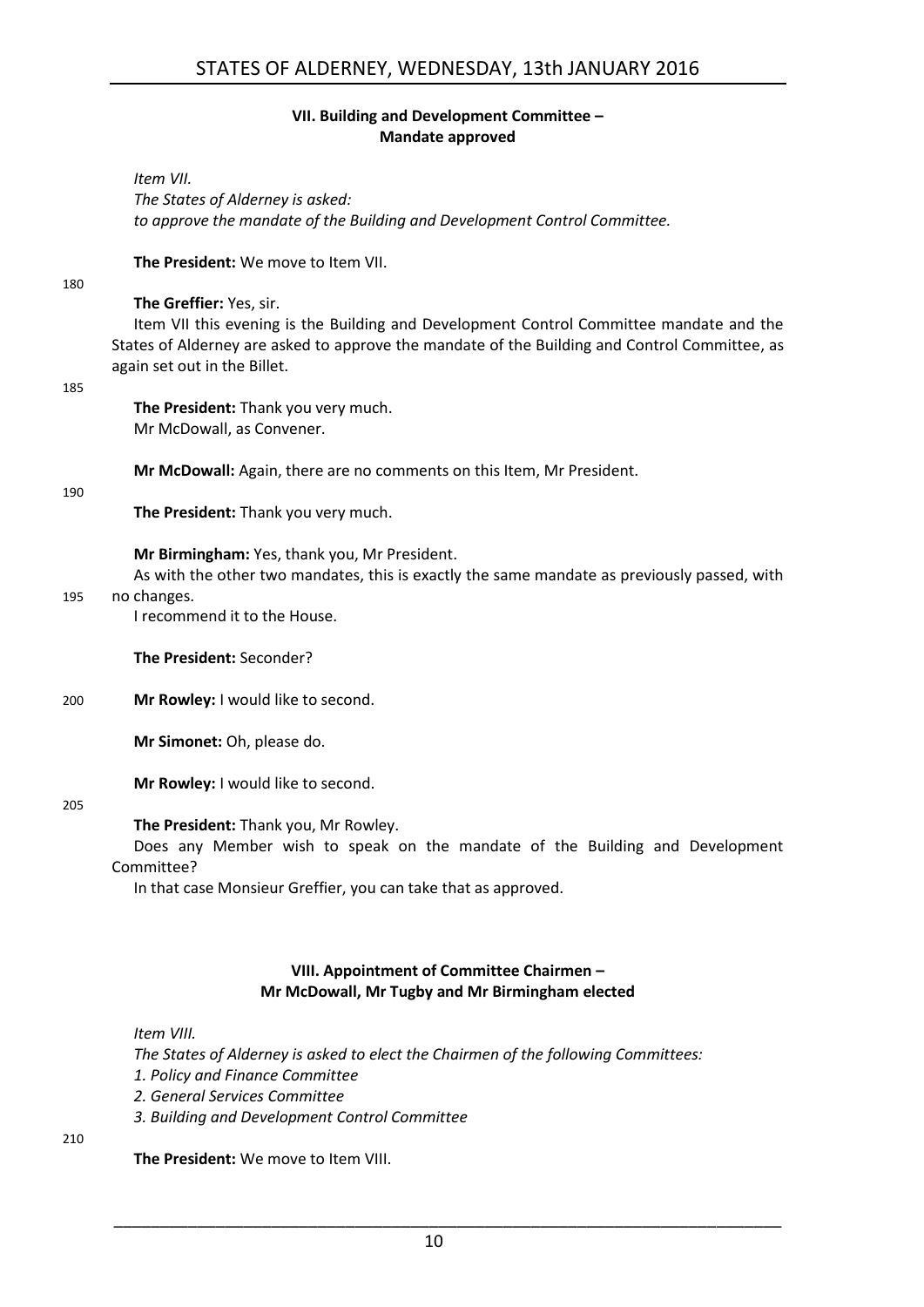| 215 | The Greffier: Item VIII this evening is the appointment of Committee Chairmen.<br>The States of Alderney are asked to elect Chairmen of the following Committees: firstly, the<br>Policy and Finance Committee; secondly, the General Services Committee; and finally, the<br>Building and Development Control Committee. |                                                                                                                                                                                             |                                                                                              |  |  |  |  |  |
|-----|---------------------------------------------------------------------------------------------------------------------------------------------------------------------------------------------------------------------------------------------------------------------------------------------------------------------------|---------------------------------------------------------------------------------------------------------------------------------------------------------------------------------------------|----------------------------------------------------------------------------------------------|--|--|--|--|--|
| 220 | Policy and Finance Committee.                                                                                                                                                                                                                                                                                             | The President: Thank you very much.<br>We will take these separately for obvious reasons and we will start with the Chairman of the<br>Do we have anybody for proposal? Yes, Mr Birmingham. |                                                                                              |  |  |  |  |  |
| 225 |                                                                                                                                                                                                                                                                                                                           | Mr Birmingham: Yes. Thank you, Mr President.<br>I would like to propose Mr Harvey to continue in the role as Chairman.                                                                      |                                                                                              |  |  |  |  |  |
|     | The President: Thank you very much.<br>Do you have a seconder?                                                                                                                                                                                                                                                            |                                                                                                                                                                                             |                                                                                              |  |  |  |  |  |
|     | Mr Rowley: Yes, I would like to second.                                                                                                                                                                                                                                                                                   |                                                                                                                                                                                             |                                                                                              |  |  |  |  |  |
| 230 | The President: Thank you, Mr Rowley.                                                                                                                                                                                                                                                                                      | Do we have any other nominations for this position?                                                                                                                                         |                                                                                              |  |  |  |  |  |
|     |                                                                                                                                                                                                                                                                                                                           | Mr Roberts: Yes, sir. I would like to propose Mr Robert McDowall, please.                                                                                                                   |                                                                                              |  |  |  |  |  |
| 235 | The President: Thank you very much.<br>Do we have a seconder, please?                                                                                                                                                                                                                                                     |                                                                                                                                                                                             |                                                                                              |  |  |  |  |  |
|     | Mr Simonet: I will second.                                                                                                                                                                                                                                                                                                |                                                                                                                                                                                             |                                                                                              |  |  |  |  |  |
| 240 | The President: Thank you. Do we have any other nominations for the position of Chairman of<br>the Policy and Finance Committee? No.<br>In that case, Monsieur Greffier, if you could put the two Members: Mr Harvey and Mr<br>McDowall to the vote, please.                                                               |                                                                                                                                                                                             |                                                                                              |  |  |  |  |  |
| 245 |                                                                                                                                                                                                                                                                                                                           |                                                                                                                                                                                             |                                                                                              |  |  |  |  |  |
|     | The Greffier: Yes, sir.<br>Mr Tugby $-$                                                                                                                                                                                                                                                                                   |                                                                                                                                                                                             | In relation to nominations for the position of Chairman of the Policy and Finance Committee: |  |  |  |  |  |
| 250 | The President: I think you will probably find it easier to call them one by one for and then see<br>how many people you have for each one.                                                                                                                                                                                |                                                                                                                                                                                             |                                                                                              |  |  |  |  |  |
|     | The Greffier: Sir, yes, certainly.                                                                                                                                                                                                                                                                                        |                                                                                                                                                                                             |                                                                                              |  |  |  |  |  |
|     |                                                                                                                                                                                                                                                                                                                           | A vote was taken and the results were as follows:                                                                                                                                           |                                                                                              |  |  |  |  |  |
|     | <b>FOR MR HARVEY</b><br>Mr Birmingham<br>Mr Harvey<br>Mr Rowley<br><b>Mrs Paris</b>                                                                                                                                                                                                                                       | FOR MR McDOWALL<br>Mr Tugby<br>Mr Jean<br>Mr Simonet<br>Mr McDowall<br>Mr Roberts<br>Mr McKinley                                                                                            | <b>ABSTAINED</b><br>None                                                                     |  |  |  |  |  |

255 **The Greffier:** Sir, there are six votes to Mr McDowall.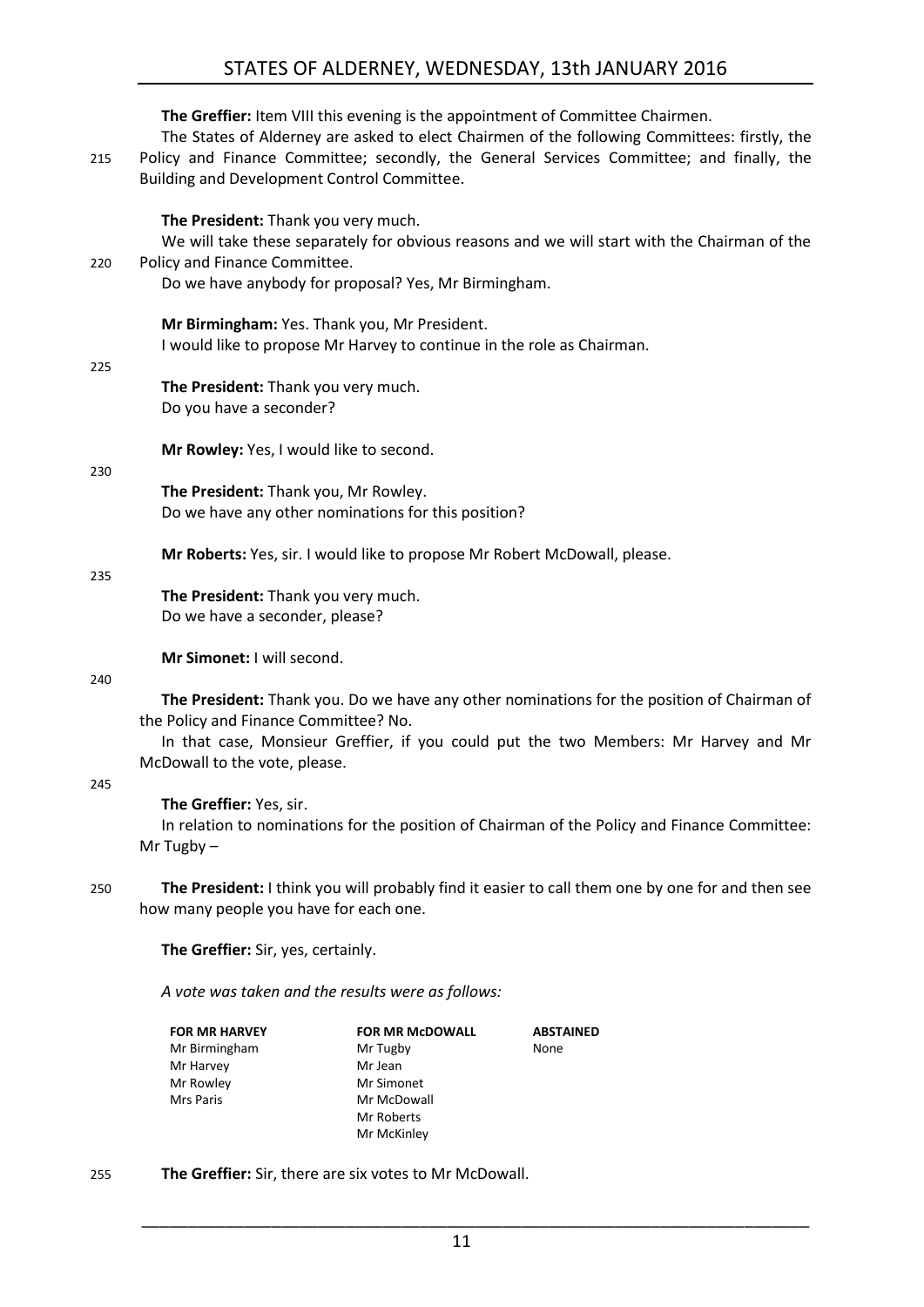| The President: So Mr McDowall is duly elected as Chairman of the Policy and Finance |  |  |  |  |  |  |  |
|-------------------------------------------------------------------------------------|--|--|--|--|--|--|--|
| Committee.                                                                          |  |  |  |  |  |  |  |

We will now move to number 2. It is the General Services Committee, the Chairman of. Do we have proposer for this position?

260

**Mr Simonet:** I would like to propose Mr Tugby.

**The President:** Mr Tugby. Thank you. Do you have a seconder?

265

**Mr Rowley:** Yes, I would like to second.

**The President:** Mr Rowley, thank you.

Do we have any other nominations for Chairman of the General Services Committee? No. 270 In that case, Mr Tugby you are duly elected as Chairman of the General Services Committee. Could you please record that, Monsieur Greffier?

**The Greffier:** Yes, sir.

275 **The President:** We now move to section 3 of Item VIII for the Chairman of the Building and Development Control Committee.

Do we have nominations for  $-$  ?

**Mr Simonet:** I would like to propose Mr Birmingham.

280

**The President:** Mr Birmingham. Do you have a seconder for this position?

**Mr Harvey:** I should like to second Mr Birmingham.

285

**The President:** Thank you very much, Mr Harvey.

Do we have any other nominations for Chairman of the Building and Development Control Committee? We do not.

In that case, congratulations Mr Birmingham. Could you duly record that please, Monsieur 290 Greffier?

**The Greffier:** Yes, sir.

### **IX. Appointment of Members of the Policy and Finance Committee – All States' Members elected**

<span id="page-11-0"></span>*Item IX.* 

*The States of Alderney is asked to elect the Members of the Policy and Finance Committee*

**The President:** We now move to Item IX.

295 **The Greffier:** Sir, Item IX this evening is the appointment of Members of the Policy and Finance Committee. The States of Alderney are asked to elect Members of that Committee.

**The President:** Thank you very much indeed.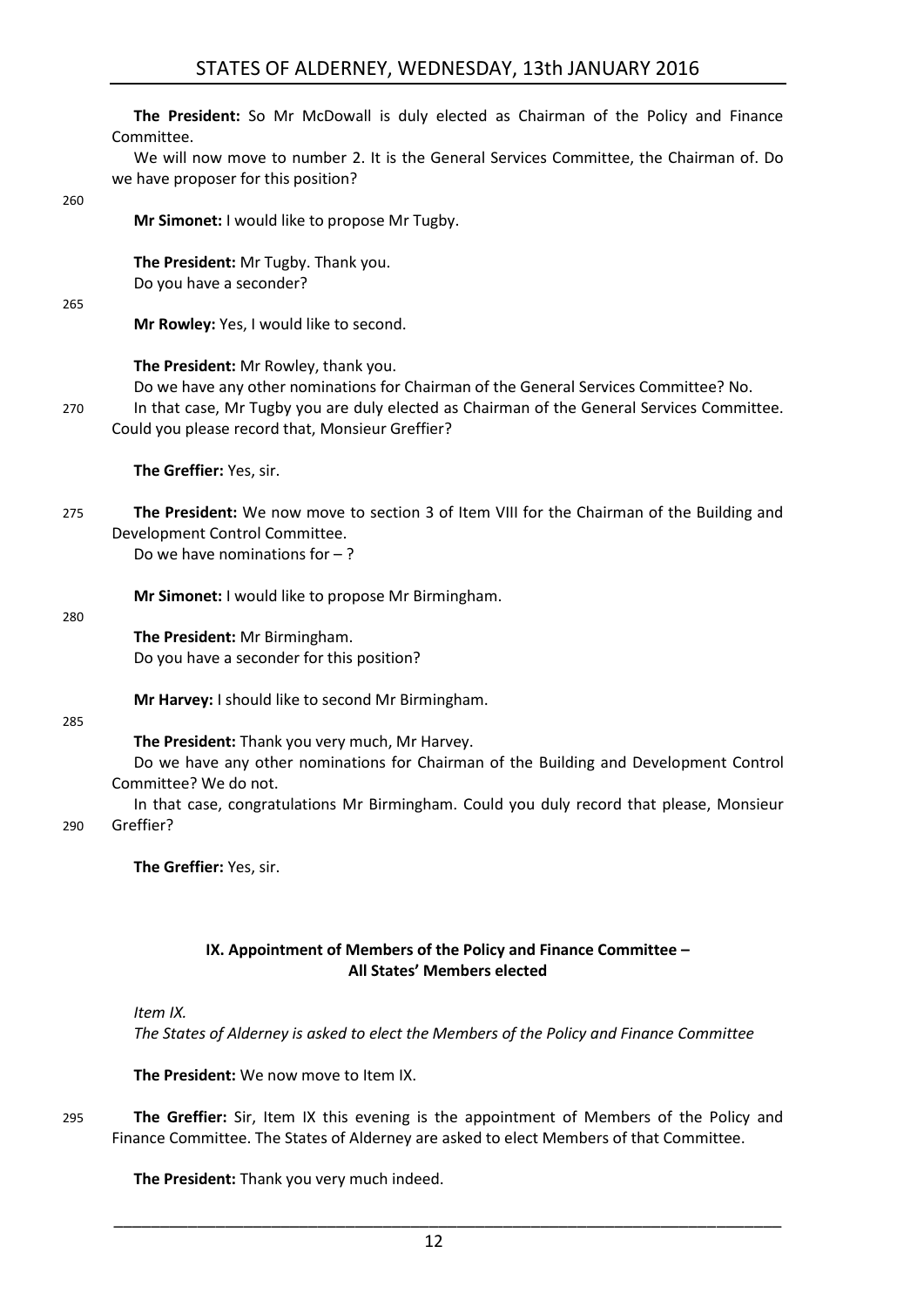| 300 | Mr McDowall, as Convener, were there any comments on this at the People's Meeting?                                                                                                                                                      |
|-----|-----------------------------------------------------------------------------------------------------------------------------------------------------------------------------------------------------------------------------------------|
|     | Mr McDowall: There were no comments on this Item, Mr President.                                                                                                                                                                         |
| 305 | The President: Thank you very much indeed.<br>Do I have any nominations for membership of the Policy and Finance Committee?<br>Don't all rush!                                                                                          |
|     | Mr Roberts: I believe it was all last year, sir.                                                                                                                                                                                        |
|     | Mr McKinley: I was going to say the same. I do not quite understand why we are voting for $-$                                                                                                                                           |
| 310 | The President: Because you have to vote for the Members on there. If somebody wishes to<br>propose that all Members of the States are Members of the Policy -                                                                           |
|     | Mr McKinley: Does it have to be individual?                                                                                                                                                                                             |
| 315 | The President: No you can do that, if you want, provided nobody objects to it.                                                                                                                                                          |
|     | Mr Rowley: Can I propose that it is the same Members as last year i.e. all 10 Members?                                                                                                                                                  |
| 320 | The President: If you are proposing that it should be all 10 Members of the States and you<br>have a seconder                                                                                                                           |
|     | Mr Roberts: I would like to second that.                                                                                                                                                                                                |
| 325 | The President: You would like to second that.<br>Does any States' Member not wish to be a Member of the Policy and Finance Committee?<br>In which case all 10 Members of the States are Members of the Policy and Finance<br>Committee. |
|     | X. Appointment of Committee members of other Committees -<br><b>Eight Members appointed</b>                                                                                                                                             |
|     | Item X.<br>The States of Alderney is asked to appoint the members of the following committees:                                                                                                                                          |
|     |                                                                                                                                                                                                                                         |

<span id="page-12-0"></span>*1. Members to the General Services Committee*

*2. Members to the Building and Development Committee*

**The President:** Could we move to Item X, please.

330

**The Greffier:** Yes, sir.

Item X this evening is the appointment of Committee members of other Committees. The States of Alderney are asked to appoint the members of the following Committees: firstly, the members to the General Services Committee and, secondly, members to the Building and 335 Development Control Committee.

**The President:** Thank you very much. Mr McDowall, as Convener, were there any comments on this Item?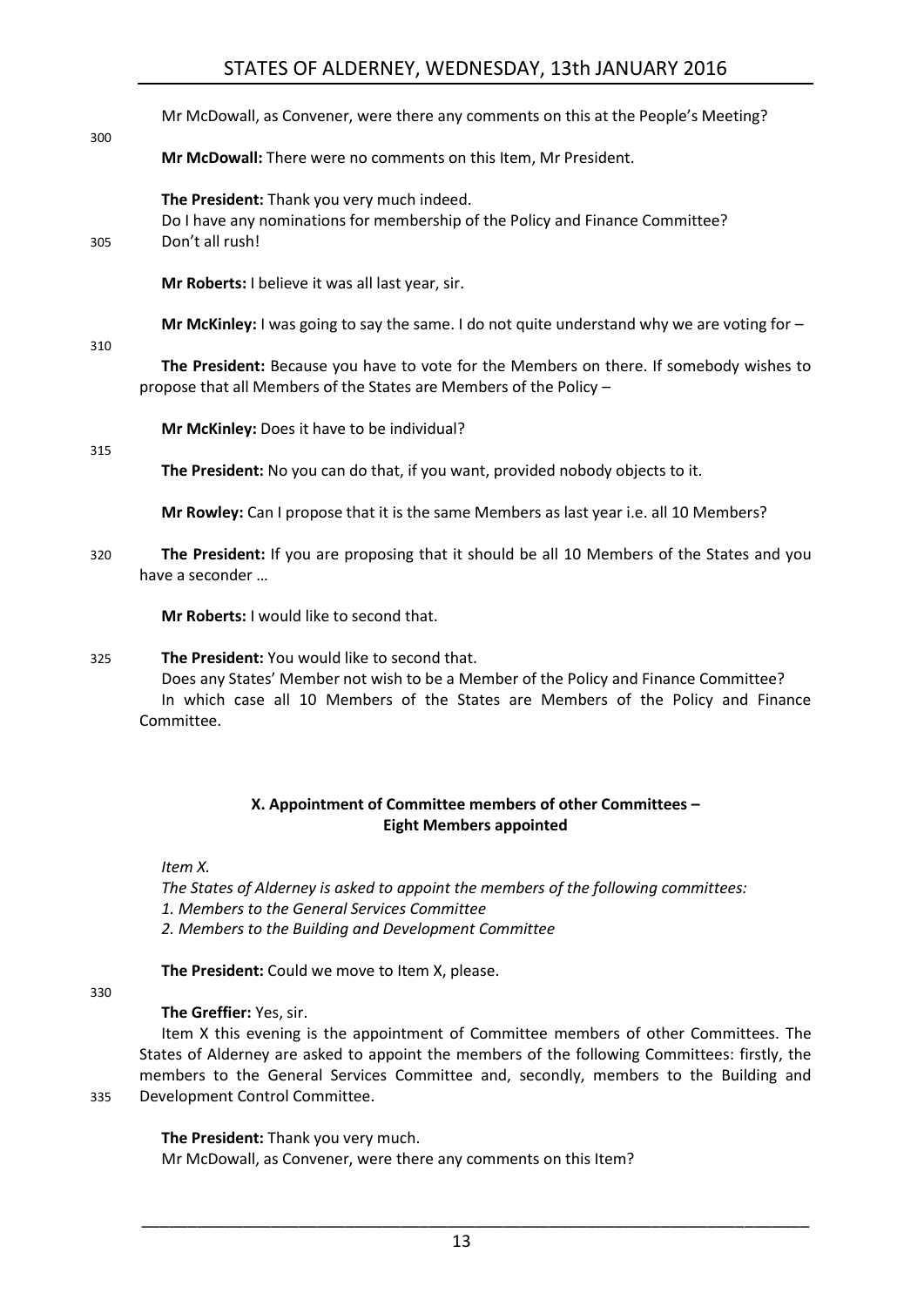|     | Mr McDowall: Again, there were no comments on this Item, Mr President.                                                                                                                              |
|-----|-----------------------------------------------------------------------------------------------------------------------------------------------------------------------------------------------------|
| 340 | The President: Thank you very much indeed.<br>We will start with section one: Members to the General Services Committee. Do I have any<br>nominations for Members of the General Service Committee? |
| 345 | Mr Tugby: Can you propose more than one or ?                                                                                                                                                        |
|     | The President: Let's do it one at a time; keep it simple.                                                                                                                                           |
| 350 | Mr Tugby: Mrs Parish.                                                                                                                                                                               |
|     | The President: Mrs Paris.<br>Do you have a seconder for Mrs Paris?                                                                                                                                  |
| 355 | Mr Rowley: I will second Mr Paris.                                                                                                                                                                  |
|     | The President: Thank you very much.<br>Do we have any other nominations?                                                                                                                            |
| 360 | Mr Tugby: Mr Roberts.                                                                                                                                                                               |
|     | The President: Mr Roberts.                                                                                                                                                                          |
|     | Mr McDowall: I will second that.                                                                                                                                                                    |
| 365 | <b>The President:</b> Do any other Members ? Do we have a seconder $-$ sorry $-$ for that one, for<br>Mr Roberts?                                                                                   |
|     | Mr McDowall: I will second that.                                                                                                                                                                    |
| 370 | The President: You will second that one. Thank you.<br>Any other nominations?                                                                                                                       |
|     | Mrs Parish: Mr Rowley.                                                                                                                                                                              |
| 375 | The President: Mr Rowley.                                                                                                                                                                           |
|     | Mr Tugby: I will second that, sir.                                                                                                                                                                  |
| 380 | The President: And that is seconded by Mr Tugby.<br>Do we have any other nominations?                                                                                                               |
|     | Mr Tugby: Mr McKinley.                                                                                                                                                                              |
| 385 | The President: Mr McKinley.<br>Do we have a seconder for that?                                                                                                                                      |
|     | Mr Birmingham: I will second Mr McKinley.                                                                                                                                                           |
| 390 | The President: A seconder for that: Mr Birmingham.<br>Do we have any other nominations?                                                                                                             |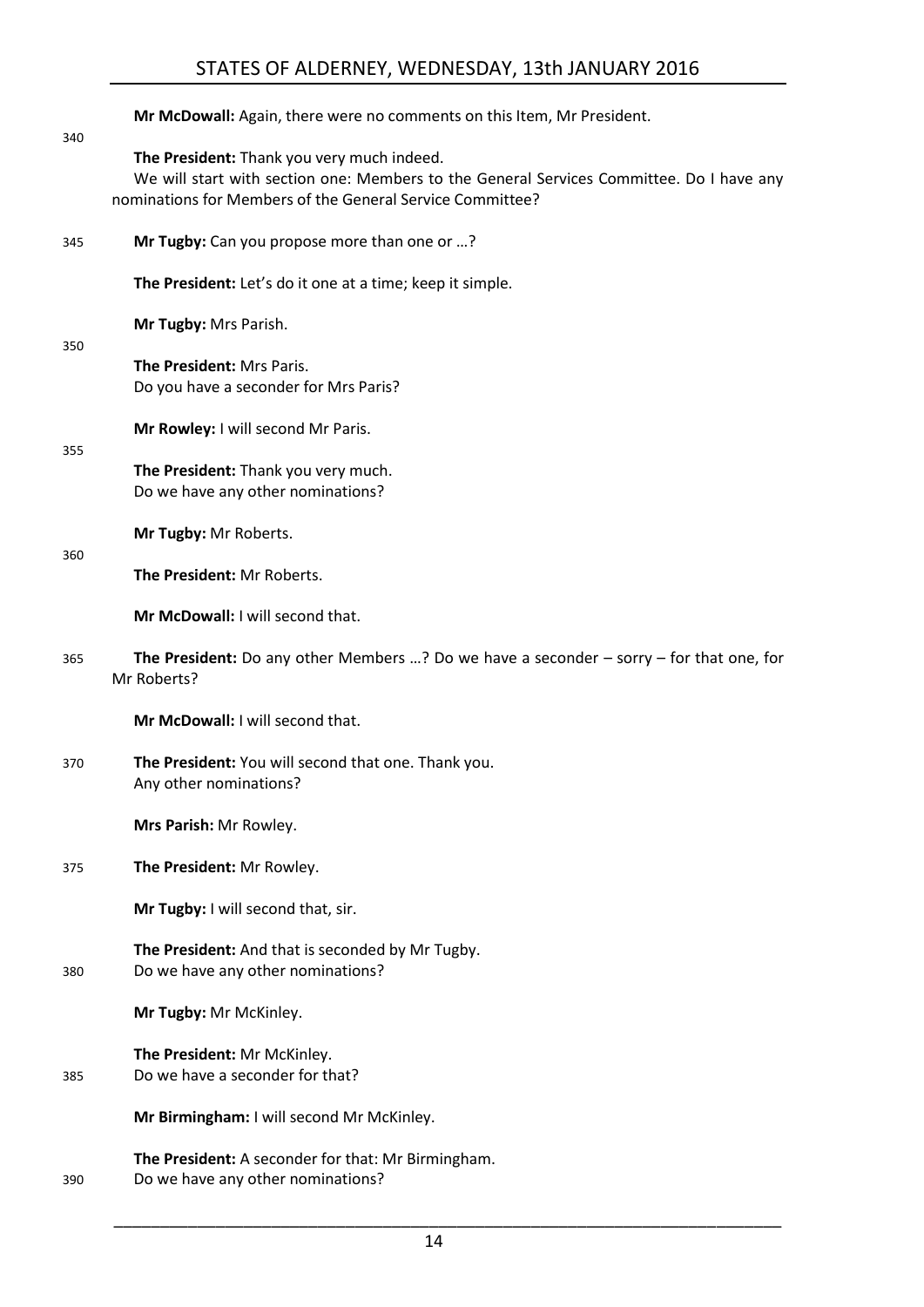### **A Member:** Are you short on numbers?

| 395 | The President: No. We have got one, two, three four and we have got a Chairman.<br>Does anybody who has been nominated not wish to stand? No.<br>In that case, those four Members are duly elected.<br>We move to section 2, which is the Building and Development Control Committee.<br>Mr Birmingham.          |
|-----|------------------------------------------------------------------------------------------------------------------------------------------------------------------------------------------------------------------------------------------------------------------------------------------------------------------|
| 400 | Mr Birmingham: Okay. Mr President, if I may, could I propose that the membership of the<br>Building and Development Control Committee stays the same; in which case, may I propose that<br>the existing Members which are Mr Roberts, Mr McDowall, Mr Simonet and Mr Rowley are re-<br>elected to the positions? |

**The President:** You may.

405 Do we have any other nominations for the Building and Development Control Committee as Members?

Do I have a seconder for those put forward by Mr Birmingham?

**Mr Tugby:** I will second it, sir.

410

### **The President:** Second that.

Does any Member wish to speak here? No.

In that case those Members, as detailed by Mr Birmingham, are duly elected as Members of the Building and Development Control Committee.

### **XI. Other Appointments: Commonwealth Parliamentary Association – Mr Rowley, Mrs Paris and Mr McKinley elected**

<span id="page-14-0"></span>*Item XI.* 

*The States of Alderney is asked:* 

*to elect three Members to sit on the Management Committee in the affairs of the Alderney Branch of the Commonwealth Parliamentary Association (the President being ex-officio Chairman).*

415 **The President:** Monsieur Greffier, could you move to Item XI, please.

### **The Greffier:** Thank you, sir.

Item XI: Other Appointments, including the Commonwealth Parliamentary Association. The States of Alderney is asked to elect three Members to sit on the Management Committee in the 420 affairs of the Alderney Branch of the Commonwealth Parliamentary Association with yourself being the *ex-officio* Chairman, sir.

**The President:** Thank you very much. Mr McDowall, as Convener.

425

**Mr McDowall:** Yes. Again, there were no comments on this Item, Mr President.

**The President:** Thank you very much, indeed.

Do we have any nominations to sit upon the Commonwealth Parliamentary Association? 430 Mr Harvey.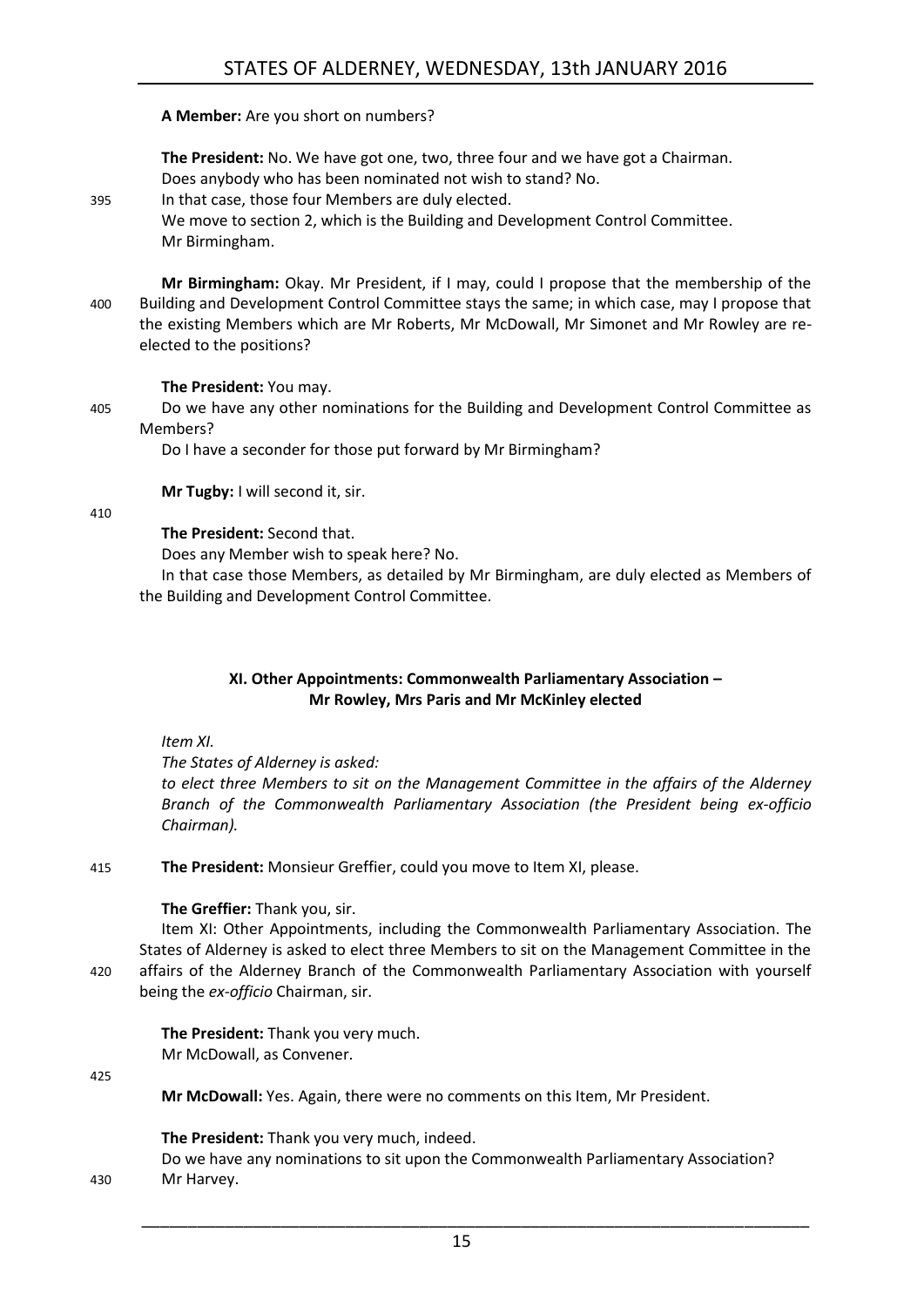**Mr Harvey:** Sir, if the existing incumbents all agree, I would nominate them to re-stand. That is Mr Rowley, Mrs Paris and Mr McKinley.

435 **The President:** Do you have a seconder for that proposal?

**Mr Birmingham:** I will second that proposal.

**The President:** Seconded by Mr Birmingham.

440 Does any other Member wish to stand for the Commonwealth Parliamentary Association?

Does anybody who has been proposed and seconded not wish to stand on that Committee? Okay.

In which case, Monsieur Greffier, if you would please record that the Commonwealth Parliamentary Association remains as in 2015.

445

**The Greffier:** Thank you, sir.

### **XII. Other Appointments: Code of Conduct Panel members – Five persons reconfirmed**

<span id="page-15-0"></span>*Item XII.* 

*Under Part III, Item 23 of the Code of Conduct, The President shall appoint five members of the population on the electoral roll to form the Members' Conduct Review Panel.*

*At the Policy and Finance Committee meeting of the 18th May 2015 it was resolved unanimously to confirm the appointment of the following persons to the Members' Conduct Review Panel as referred to in Part III of the States Members' Code of Conduct until the 31st December 2015:*

- *Mrs Rosemary Hanbury*
- *Mr John Russell*
- *Mrs Helen McGregor*
- *Mrs Pamela Pearson and*
- *Mr Peter Cunningham.*

*The States of Alderney is asked to approve that the five persons listed above be reconfirmed as members of the States Members' Code of Conduct Review Panel until the next Annual January Meeting of the States of Alderney.*

**The President:** We move to Item XII, please.

**The Greffier:** Item XII is further Other Appointments and the Code of Conduct Panel 450 members. Under Part III, Item 23 of the Code of Conduct, the President shall appoint five members of the population on the electoral roll to form the Members' Conduct Review Panel.

At the Policy and Finance Committee Meeting on 18th May 2015, it was resolved unanimously to confirm the appointment of the following persons to Members' Conduct Review Panel as referred to in Part III of the States' Members' Code of Conduct until 31st December

455 2015.

Those five Members are: Rosemary Hanbury, John Russell, Helen McGregor, Pamela Pearson and Peter Cunningham.

**The President:** Thank you very much. 460 Mr McDowall, as Convener.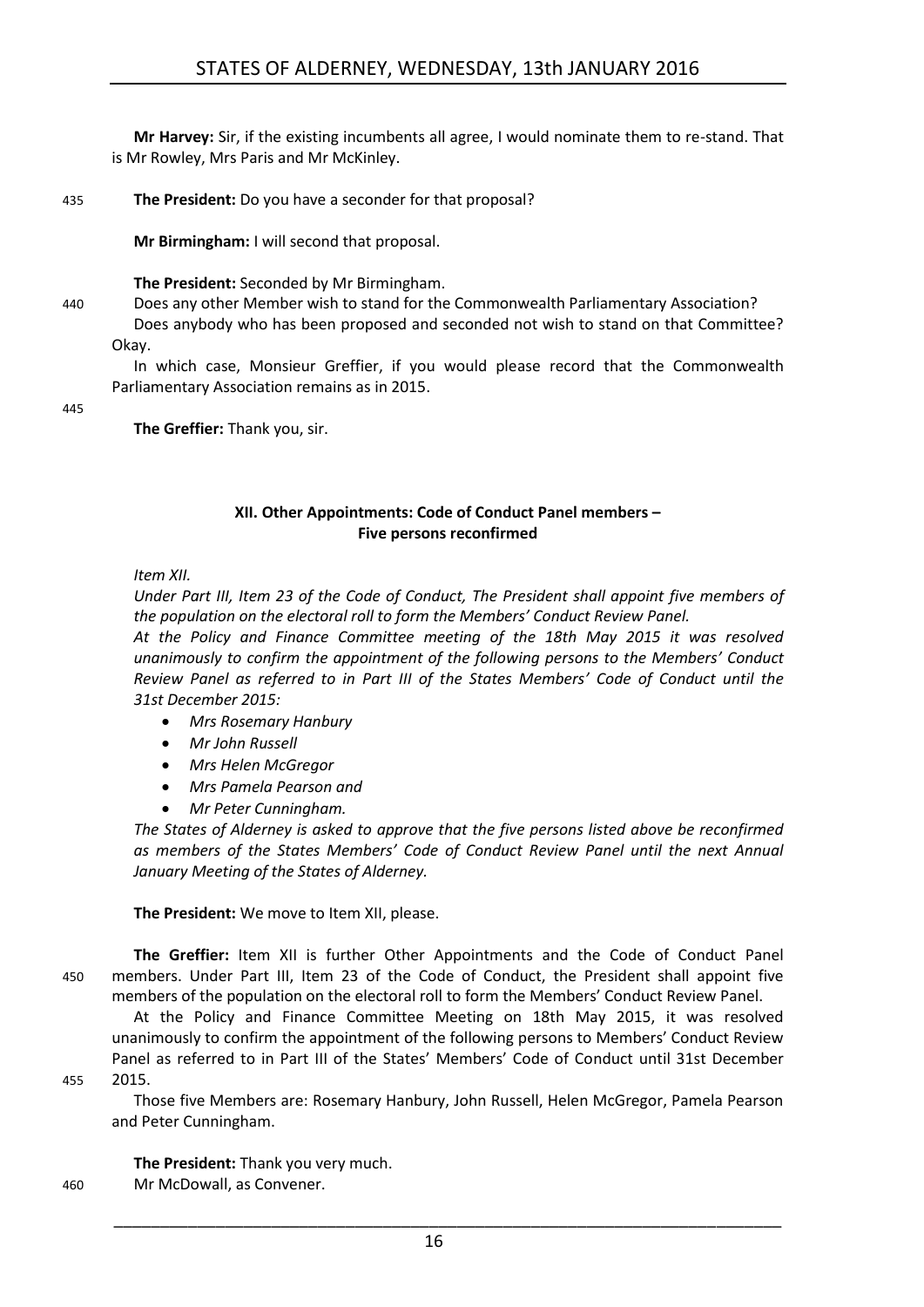**Mr McDowall:** Again, there were no comments on this Item, Mr President.

### **The President:** Thank you.

Does any Member wish to speak with regard to the Code of Conduct Panel? 465 In which case, Monsieur Greffier, if you would please record the five Members as approved.

<span id="page-16-0"></span>**The Greffier:** Thank you, sir.

### **XIII. States of Alderney Bank Accounts – Operational arrangements – Item approved**

*Item XIII.*

*The States is asked to make the following arrangements relating to the operation of the States of Alderney Bank Accounts:*

*1. To empower the States Treasurer or Assistant States Treasurer (or a nominated Treasury deputy), together with the Chief Executive or a nominated member of his senior staff, to operate the States of Alderney Bank Accounts.* 

*2. To empower the States Treasurer or Assistant States Treasurer (or a nominated Treasury deputy), together with the Chief Executive or a nominated member of his senior staff, to operate the States of Alderney Water Board Bank Accounts.* 

*3. To continue with the above arrangements until such time as amended by Policy & Finance Committee resolution.* 

**The President:** We move to Item XIII, please.

470 **The Greffier:** Item XIII this evening is the States of Alderney Bank Accounts.

The States of Alderney have been asked to make the following arrangement relating to the operation of the States of Alderney bank accounts. Firstly, to empower the States' Treasurer or Assistant States' Treasurer or a nominated Treasury deputy together with a Chief Executive or a nominated Member of his senior staff to operate the States of Alderney Bank Accounts.

475 Secondly, to empower the States' Treasurer or Assistant States' Treasurer or a nominated Treasury deputy, together with the Chief Executive or a nominated member of his senior staff, to operate the States of Alderney Water Board Bank Accounts.

And, thirdly, to continue with the above arrangements until such time as amended by the Policy and Finance Committee resolution.

480

### **The President:** Thank you very much.

Mr McDowall, if you would care to rise and give your report as Convener and I then believe you wish to propose this.

485 **Mr McDowall:** Yes, indeed. Thank you, Mr President.

There were no comments on this Item.

This is a procedural change. Hitherto, senior members of the Policy Committee have been signatories to the bank account. Clearly, they change every two years or so and there are administrative problems in this. In most public establishments it is very unusual for politicians to 490 have a cheque signature. This is just bringing it in line with normal practice, so that cheque signatories are restricted to senior members of the establishment.

Therefore, I propose this Item.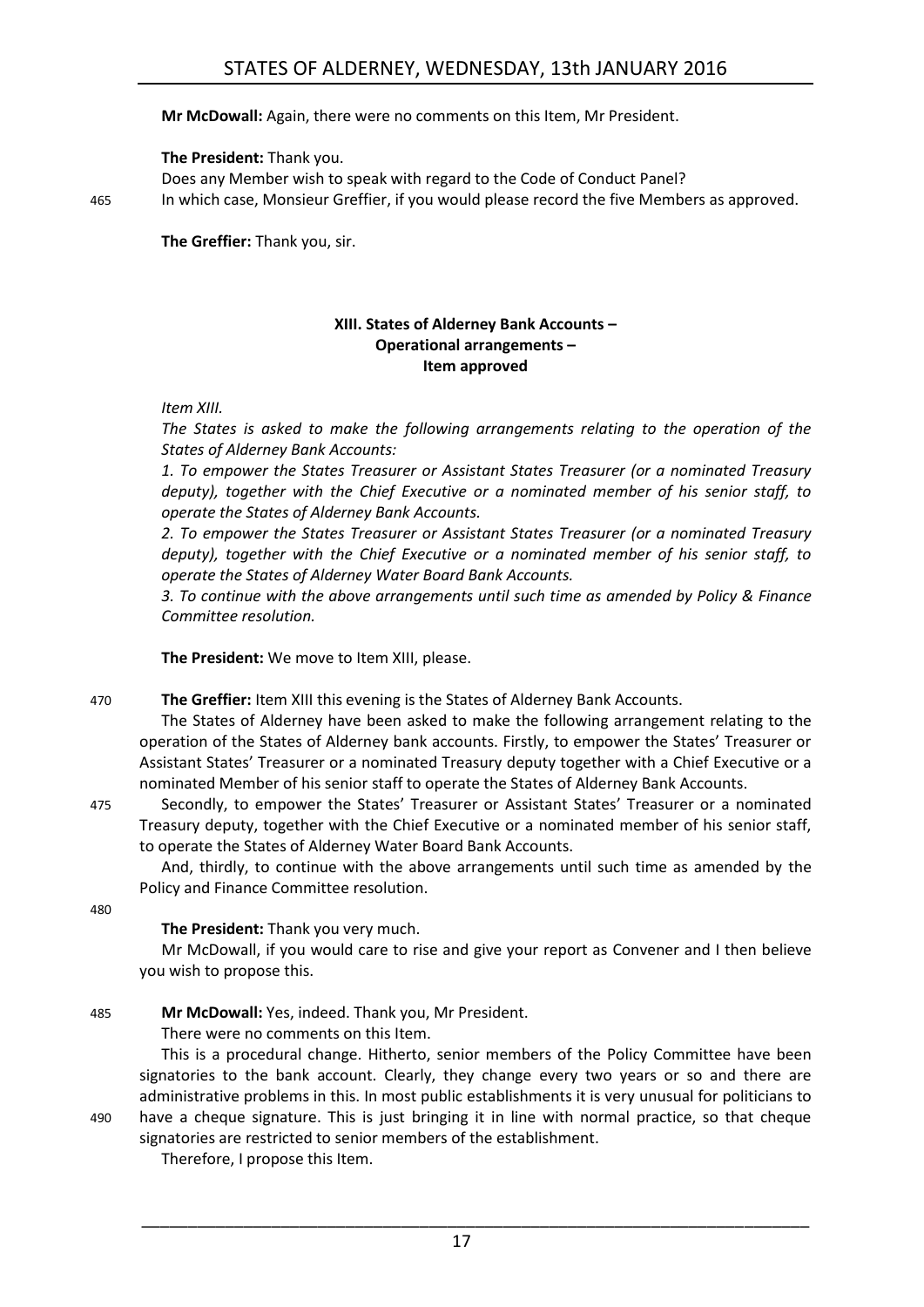### **The President:** Thank you, Mr McDowall.

495 Mr Roberts, I believe you wish to second this?

**Mr Roberts:** I do, sir.

**The President:** Thank you.

500 Does any Member of the States wish to comment on Item XIII?

In which case, Monsieur Greffier … I presume you do not wish to exercise your right to sum up, do you?

**Mr McDowall:** No. Thank you, Mr President.

505

**The President:** Okay. In which case, Monsieur Greffier, you can take that as approved.

**The Greffier:** Thank you, sir.

### <span id="page-17-0"></span>**XIV. Election of Alderney Representatives to sit in the Guernsey States of Deliberation – Mr McKinley and Mr Jean elected**

### **and Mr Birmingham and Mr Rowley elected as Alternative Representation**

*Item XIV.*

*Following the procedure as laid out in the Resolution of the States of Alderney dated 18th October 2006 and the Plebiscite election of 6th December 2014, the States of Alderney is asked:*

*(a) To elect two Members to sit in the Guernsey States of Deliberation for 2016, and (b) To elect two other Members to sit in the Guernsey States of Deliberation as Alternative Representatives for 2016.*

**The President:** We move to Item XIV, please.

### 510

**The Greffier:** Item XIV this evening is the election of Alderney Representatives to sit in the Guernsey States of Deliberation. Following the procedure as laid out in the Resolution of the States of Alderney dated 18th October 2006 and the Plebiscite election of 6th December 2014, the States of Alderney are asked firstly to elect two Members to sit in the Guernsey States of 515 Deliberation for 2016 and, secondly, to elect two other Members to sit in the Guernsey States of Deliberation as Alternative Representatives for 2016.

**The President:** Thank you very much, Monsieur Greffier. Mr McDowall, as Convener, were there any comments at the People's Meeting?

520

**Mr McDowall:** There were no comments on this Item, Mr President.

**The President:** Thank you very much.

As is the precedent, the two Members who are currently sitting will continue to sit as they 525 were elected by Plebiscite and the two Members who were elected as secondary Members will continue to sit, unless any of those Members wishes to stand down.

In which case, Monsieur Greffier, the *status quo* remains with regard to our two Alderney Representatives to Guernsey and their two deputies.

530 **The Greffier:** Thank you, sir.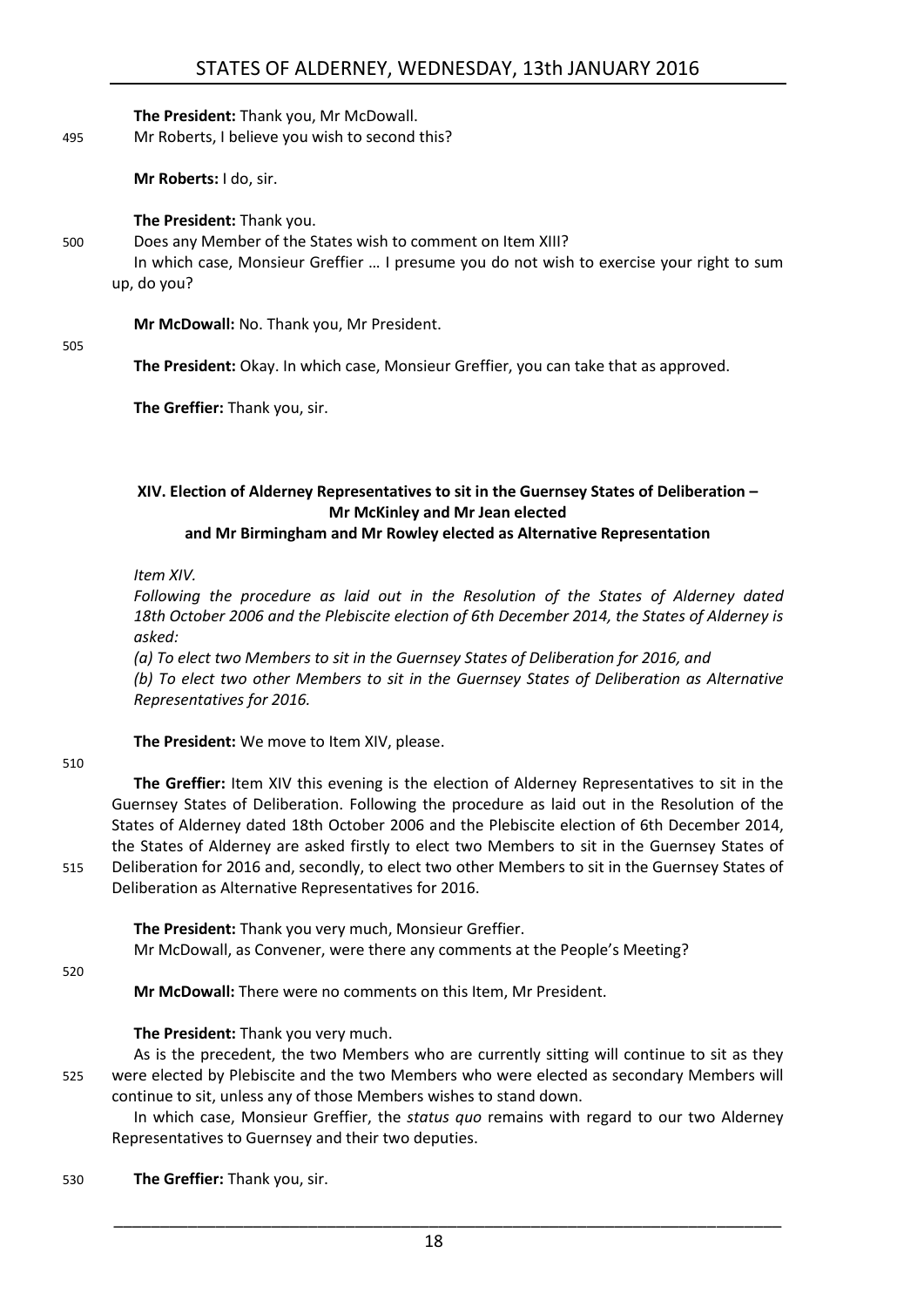### **XV. Burundi (Restrictive Measures) (Alderney) Ordinance 2016 – Item approved**

<span id="page-18-0"></span>*Item XV. The States of Alderney is asked: to approve 'The Burundi (Restrictive Measures) (Alderney) Ordinance, 2016'.*

**The President:** Could we move to Item XV, please.

### **The Greffier:** Certainly, sir.

Item XV this evening is the Burundi (Restrictive Measures) (Alderney) Ordinance 2015. A 535 letter has been received from Mr Harvey in his capacity of Chairman of the Policy and Finance Committee. The States of Alderney have been asked to approve the Burundi (Restrictive Measures) (Alderney) Ordinance 2016.

**The President:** Thank you very much.

540 Mr McDowall, as Convener.

**Mr McDowall:** There were no comments on this Item, Mr President.

**The President:** Thank you very much.

545 Mr Harvey, I believe you wish to propose this.

**Mr Harvey:** Thank you, sir. I do indeed.

This is one of these seemingly routine bits of legislation we are asked to pass. Beneath the routine lies a pretty ghastly story of intertribal warfare that has gone on for many years and a 550 president who, unlike our own, is trying to change the constitution so that he can stand almost indefinitely.

Burundi, for those who do not know, is a central African republic adjacent to Rwanda and has many of the hallmarks of the massacre and genocide seen in Rwanda. In 2005 a civil war was ended by agreement. The terms of that agreement have now been breached and the president, 555 who is attempting to cling to power, has rejected all calls for intervention by the African Union

who wish to introduce a peacekeeping force.

So the sanctions, as is usual with these, are aimed at the top people there to affect their ability to travel and to freeze any funds they may have in the West.

Once again, no doubt there will be questions raised as to why we should pass such a piece of 560 legislation. Burundi will not be quaking in its shoes at the news that Alderney may or may not have passed this tonight. On the other hand, for all civilised nations this is a chain linking them all together and it is not a question of whether we sign up to it; it is a question of if we do not sign up to it, we break a chain and we send frankly an appalling message to the rest of the world.

So I do hope that my fellow Members will understand the plight of the poor people of 565 Burundi – something of 300,000 or 400,000 have been massacred over recent years – and support the States of Guernsey and the rest of the civilised world in approving this Ordinance.

**The President:** Thank you very much, Mr Harvey. Mr Rowley, I believe you wish to second this.

570

**Mr Rowley:** Yes, that is right, sir. I would like to second it, for the same reasons as Mr Harvey. I have done a bit of research into it and the four people who are targeted are, amongst others, the Chief of Police and intelligence officers who have consistently worked tirelessly to suppress any protest or any move towards democracy.

575 So I vote in favour –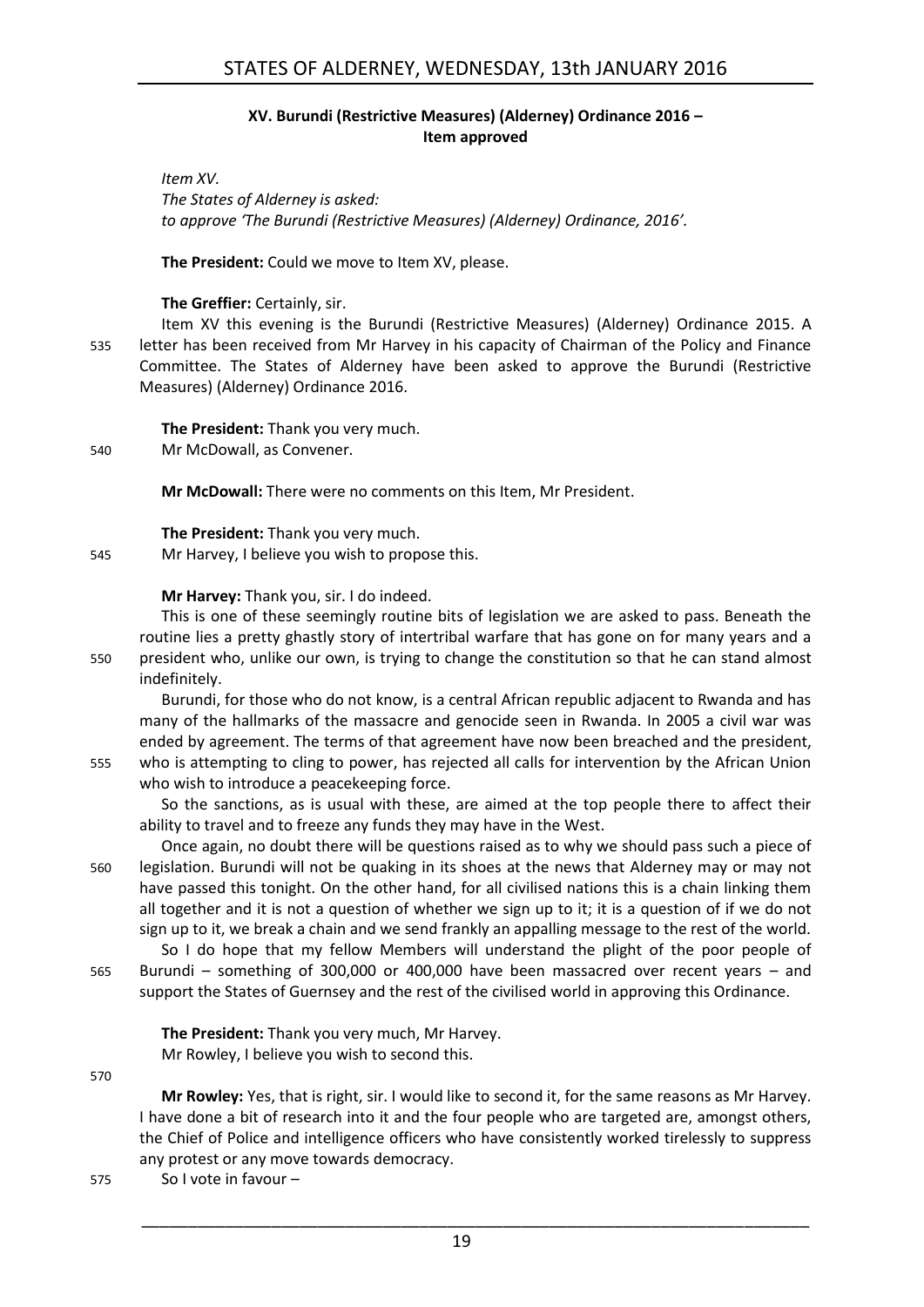### **The President:** Support it and second it? Yes.

**Mr Rowley:** I support it and I urge everyone else to do the same.

580 **The President:** Thank you very much. Does any Member wish to speak on Item XV? Mrs Paris.

**Mrs Paris:** Thank you, sir.

As we have heard, Burundi is a very small country and it is on the brink of yet another civil 585 war. As a woman, it is cold comfort to know that the country has universal suffrage, yet only 30% of the members of its national assembly have to be female.

As the rule of law is breaking down there, there are reports of a staggering number of rapes, particularly of women associated with the opposition parties.

It is well known that the education and emancipation of women mean that they can use their 590 economic power to improve the lot of their families. This in turn leads to greater prosperity and stability in any country.

Anything that we can do to stop this tragic situation from escalating further, we really must do and I most certainly will vote in favour of the restrictive measures.

595 **The President:** Thank you, Mrs Paris. Mr McDowall, I believe you wish to rise.

**Mr McDowall:** Yes, I do, Mr President.

My views on these sanctions for these far flung parts of the world are well known. This is 600 quite an interesting one because it was France and Belgium and the US who funded and built up the base originally of the current president who is clinging to power. It is basically unnecessary meddling by the western powers that causes this sort of thing.

So I am going to vote against the sanctions. It is gesture politics. Thank you, Mr President.

605

**The President:** Thank you, Mr McDowall. Does any other Member wish to speak on Item XV? No. In that case, Mr Harvey would you care to sum up?

610 **Mr Harvey:** I think there is probably nothing further to be said, sir. Thank you.

> **The President:** Thank you very much. Monsieur Greffier, can you put Item XV to the vote, please.

#### 615

**The Greffier:** Yes, thank you, sir.

The States of Alderney have been asked to approve the Burundi (Restrictive Measures) (Alderney) Ordinance 2016.

*A vote was taken and the results were as follows:*

| <b>FOR</b>    | <b>AGAINST</b> | <b>ABSTAINED</b> |
|---------------|----------------|------------------|
| Mr Tugby      | Mr McDowall    | None             |
| Mr Birmingham | Mr Roberts     |                  |
| Mr Jean       |                |                  |
| Mr Harvey     |                |                  |
| Mr Simonet    |                |                  |
| Mr Rowley     |                |                  |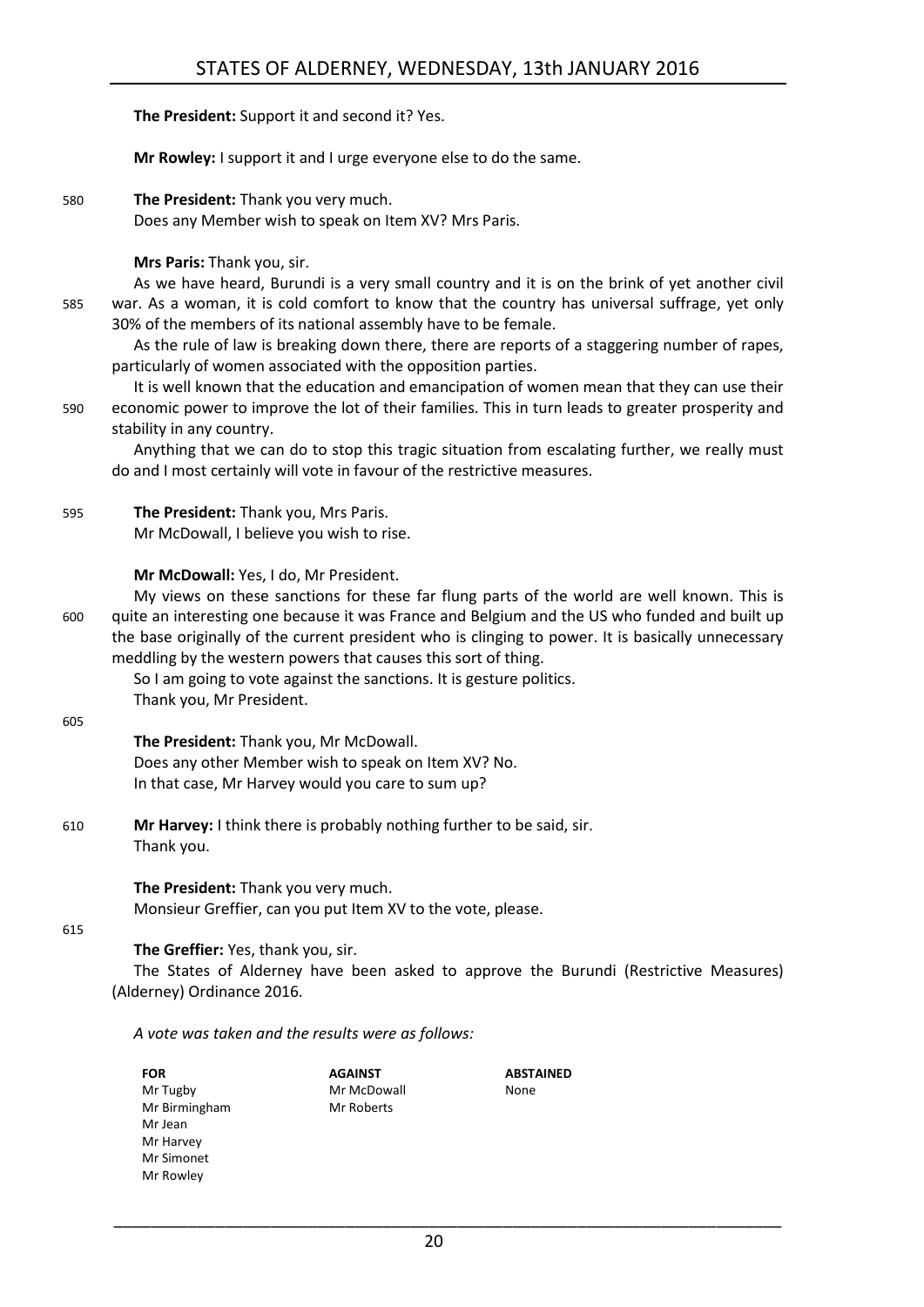Mrs Paris Mr McKinley

620 **The Greffier:** Sir, that motion is carried.

<span id="page-20-0"></span>**The President:** Thank you very much indeed.

### **XVI. Questions and Reports – Finance Committee report – Alderney's Financial Relationship with Guernsey**

**The President:** We move to Item XVI, please.

625 **The Greffier:** Yes, sir.

Item XVI is Questions and Reports. A single report has been received this evening in relation to Alderney's financial relationship with Guernsey. The report has been received from Mr McDowall in his capacity as Chairman of the Finance Committee.

630 **The President:** Thank you very much.

Mr McDowall, would you care to rise and give your report as Convener.

**Mr McDowall:** Yes. Thank you very much indeed, Mr President.

- Firstly, let me talk about some of the comments that were raised at the People's Meeting. I 635 did explain the background of the review. I put the figures on the Billet, particularly because there is going to be a public meeting here in Alderney on 1st February, which Mr Alistair Langlois who is Chairman of the Alderney Liaison Group will chair, and I think it is important that people have a context of the figures that we are dealing with.
- I did observe the costs of running the Island and the contribution that the Island makes. 640 Supplemental to this, there was an exercise done on teasing out what the gaming contributed to the Bailiwick, both from a Guernsey perspective and from an Alderney perspective: directly, indirectly and what is called 'induced', i.e. the ripple effect.

This was a reasonably expensive piece of work. It was shared 50/50 between the States of Guernsey and the States of Alderney and it shows that there is a significant revenue contribution 645 made to the Bailiwick by the presence of the Gaming Regulator here. That is an important additional aspect to the contribution that the States of Alderney makes to the Bailiwick.

I talked briefly about the transferred services and I did make a couple of observations, but one of the transferred services, the Social Services, does actually include £2.8 million, which is the Guernsey old age pension which is paid to people who have contributed to that through 650 their Social Security payments. That is in fact not a transferred service because it comes directly out of a fund. That clearly needs to be a subject of detailed discussion as to how that is treated in the future, but that currently stands as part of what we see as the average deficit, which is £5 million to £7 million per year, *ex* that, and *ex* the contribution which Alderney makes through the gaming.

655 A couple of interesting points have emerged in terms of the costs of some of the transferred services and indeed, it was observed the cost of education in Alderney compared with Guernsey and the UK. I suspect there is a measure of bloatedness within the Civil Service in Guernsey.

I was embarrassed to get some congratulations on the progress of the report – I always find flattery difficult to take – it was a move in the right direction. Corresponding with this, we also 660 hope that by the end of this year we will have better financial reporting in terms of a shadow

balance sheet and profit and loss account. It is quite lamentable that these Islands still adhere to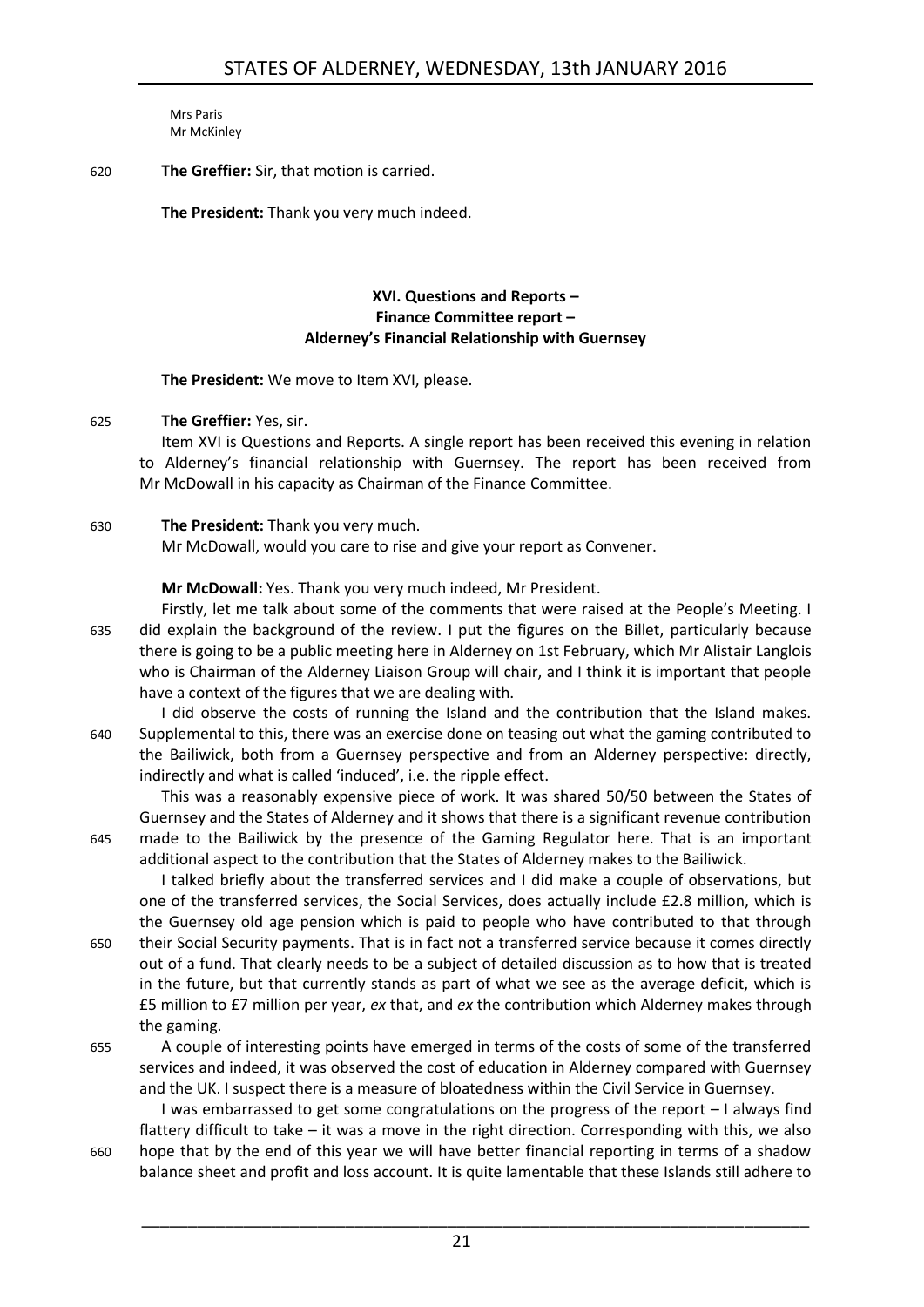very old fashioned accounting. I do note that in 2012 there was a motion passed in the States of Guernsey to move to modern international accounting standards and I regret to say nothing has been done about it yet. That is not a very good reflection.

- 665 I think it is also important to say that any change in the financial relationship and as people will be aware now, the States of Guernsey February Billet was not out when I produced this report, but it is relatively radical. I think Mr Harvey made a very good point that it is phase one of a longer term development –
- 670 **The President:** Mr McDowall, just for the sake of clarity, are you still giving the Convener's Report or –

**Mr McDowall:** Yes, I am giving this as the Convener.

675 **The President:** Okay, thank you very much.

**Mr McDowall:** And that will be … Obviously, some of these changes will be included in budgets next year and conceivably even some changes to the 1948 Agreement.

So, I guess that sums up what was discussed at the People's Meeting.

#### 680

**The President:** Thank you very much. Would you care to stay on your feet and introduce your report?

**Mr McDowall:** Yes, indeed.

- 685 I think most Members were at the meeting and I think most of the points that I have raised, I do not want to reiterate. This is open for question. We have a very important debate coming up in the States of Guernsey on the financial relationship and we are certainly looking very much to our two representatives, Mr Jean and Mr McKinley, to fly the flag on that.
- The important thing was to get at the sense of figures that we are dealing with. The debt: we 690 have teased out the figures. It has taken quite a long time. I have just presented the headline figures. There is a lot more meat behind that.

I open myself to questions from any of the Members.

**The President:** Thank you very much, Mr McDowall.

#### 695

**Mr McDowall:** Shall I stay standing?

**The President:** You can sit down for a minute. Does any Member have any questions for Mr McDowall on his report?

#### 700

**Mrs Paris:** I would just like to ask Mr McDowall for clarification on one point in his excellent report.

**Mr McDowall:** Thank you.

705

### **Mrs Paris:** I know you do not like that!

On page 9 of the Billet, there is a chart which analyses the revenue benefits that the egaming industry brings to the Bailiwick. (**Mr McDowall:** Yes, indeed.) It is broken down into various sections. Correct me if I am wrong, but the same chart appears in the front of your 710 economics report which was to the report –

**Mr McDowall:** That is correct.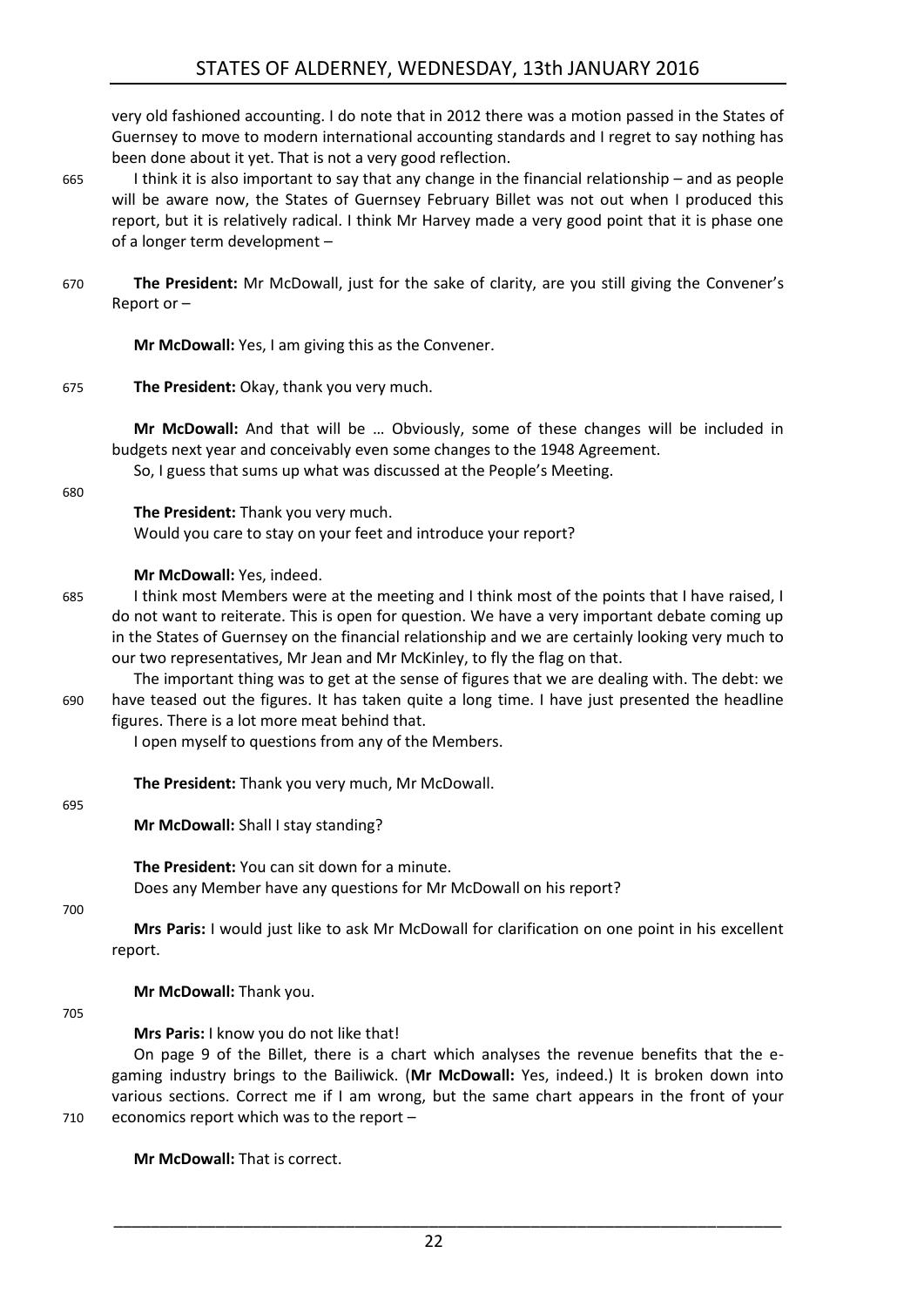**Mrs Paris:** – that we commissioned on … I cannot remember which page. However, the 715 figures that you used in your chart are higher than the figures that Frontier Economics have in their chart. I just wondered why.

**Mr McDowall:** Yes. Thank you, Mrs Paris.

I think you are looking at draft 1. There was a re-examination … I think the figures originally 720 came to £49 million, I think, rather than £51 million in total.

**Mrs Paris:** So you are saying there is another –

**Mr McDowall:** Yes. They needed to review their original figures. I actually had the temerity to 725 go along to a meeting with them and there were some corrections needed. So the figures on here are the correct and final figures.

**Mrs Paris:** Thank you.

730 **The President:** Thank you very much. Does any other Member have any questions for Mr McDowall? Mr Jean.

**Mr Jean:** Thank you, sir.

735 Would the Chairman agree with me that the States of Alderney, if successful in gaining control over what would then be locally based taxation, would he be able to assure me that no measures would be considered at this time to create new taxes?

**Mr McDowall:** That is a very interesting question, Mr Jean.

740 Obviously, one cannot say forever, but no, not at this time. Not at this time, certainly.

**The President:** Thank you. Mr Jean.

### 745 **Mr Jean:** Thank you.

Would the Chairman agree with me that the points I have raised over the last three years regarding Congé, Alderney's tax on the sale of property, which is a tax the Guernsey government removed 10 or 12 years ago… Alderney's Government choose to keep Congé tax in place as Alderney received and kept the revenue.

- 750 Does the Chairman agree with me that, having kept Congé from the time that that decision was taken, Alderney was and is paying more tax than Guernsey and was therefore outside of the Guernsey tax footprint?
- **Mr McDowall:** Again, you raise an interesting point, Mr Jean, because I think one of the 755 drivers behind these changes is that the Alderney economy is not the same as the Guernsey economy. Property tax is a particular tax, which if the proposals go through in Guernsey, we would have control of our property taxes and we have to make those reflective of the economy: perhaps provide incentive in some areas; perhaps tax more in other areas. But I certainly agree with your sentiments on this.
- 760 I think the key thing is that the tax must reflect the needs of the economy.

**The President:** Thank you.

Mr Jean, you have another question?

765 **Mr Jean:** I do, sir, if I may?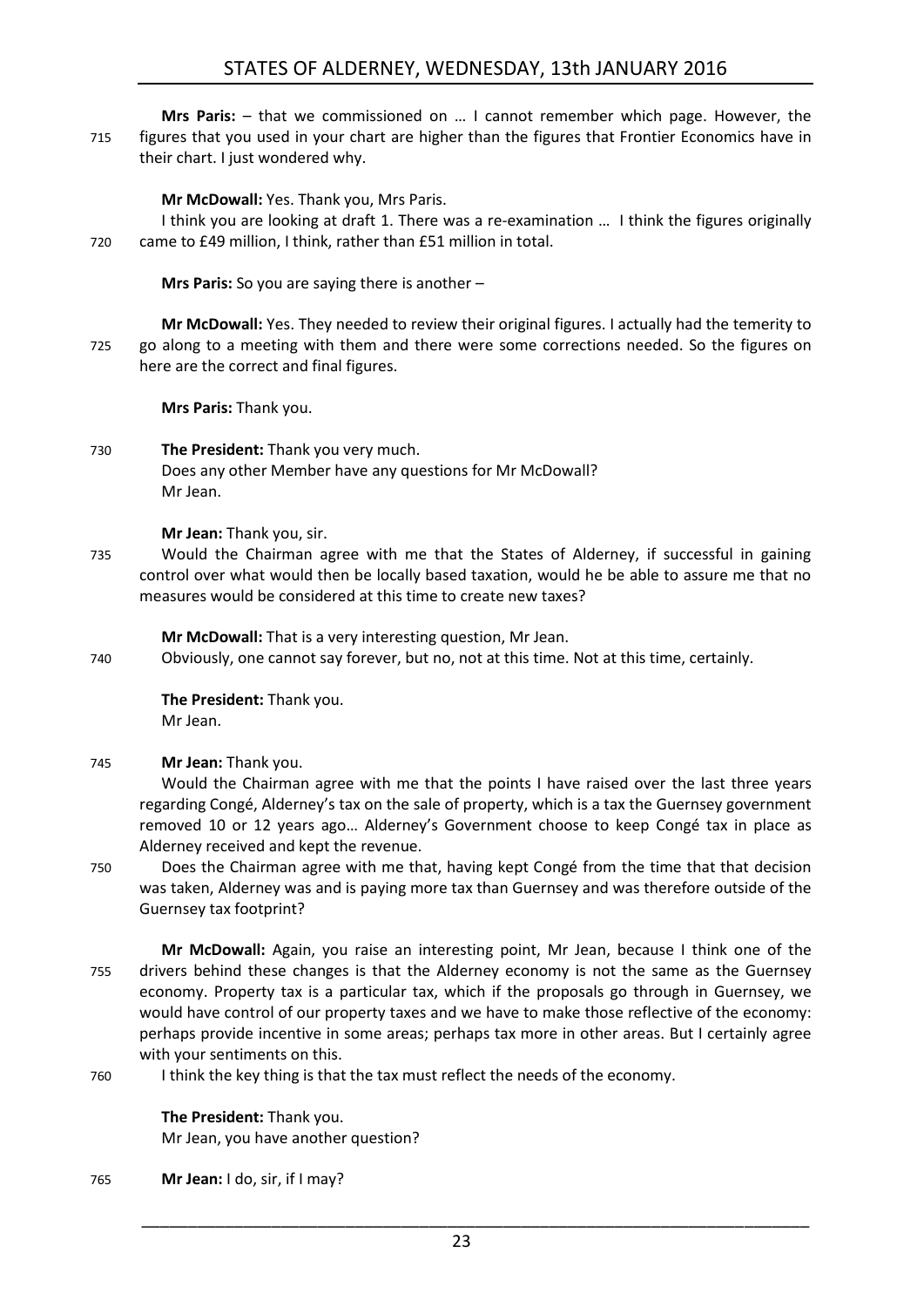### **The President:** Yes, please.

**Mr Jean:** Does the Chairman agree with me that there is another tax from which Alderney derives revenue, which also takes us outside the Guernsey tax footprint? That tax was put in 770 place to fund the deficit on the commercial key, and that tax is £15 per tonne oil tax.

**Mr McDowall:** Yes, here I am expressing an entirely personal view, Mr Jean, but I personally like tax structures to be cohesive and certainly taxes like that are rather reactive taxes and have no real rationale behind them.

775 I think the other interesting thing is with the oil price perhaps plunging to as low at \$10 a barrel, so the Standard Chartered Bank analyst said today, 'Clearly things like that look totally out of place.'

**The President:** Mr Jean, do you have any more questions?

780

### **Mr Jean:** Yes, sir.

Does the Chairman believe, as I do, that we should try to get back within the Guernsey tax footprint and not be in the situation we are in now, where our residents are paying more than Guernsey residents?

785

**Mr McDowall:** I could not disagree with that comment, Mr Jean.

**Mr Jean:** I have one more, sir. Thank you, sir.

- Does the Chairman agree with me that TRP tax needs to be reduced to fit the economy and 790 Alderney businesses here in Alderney – the model, which survives on a much lower footfall with business in Alderney also struggling and stifled by high air costs, air travel and a skeletal flight pattern causing reduced custom?
- **Mr McDowall:** Mr Jean, I always get nervous when I tend to agree with you too much, 795 *(Laughter)* but I do agree with you on these things and again, it emphasises the point that taxation must fit the needs of our local economy – so, absolutely right.

**Mr Jean:** And I have one more, if I may?

800 **The President:** Yes, one more.

**Mr Jean:** Finally, would the Chairman give me his assurance that in due course this report will be placed as an Item on the Alderney Billet for discussion at both the People's Meeting, giving the public a chance to air their views, and so that the States can vote for or against as they see 805 fit?

Thank you, sir. Thank you very much.

### **Mr McDowall:** Well, again, I have to agree with you, I am afraid!

Yes, there is the public meeting, as you are aware, on 1st February and yes this is certainly 810 something that should go on the Billet, absolutely, for general debate, because it is prospectively the start of some quite fundamental changes.

**Mr Jean:** Right.

815 **The President:** Does any other Member have any questions for Mr McDowall?